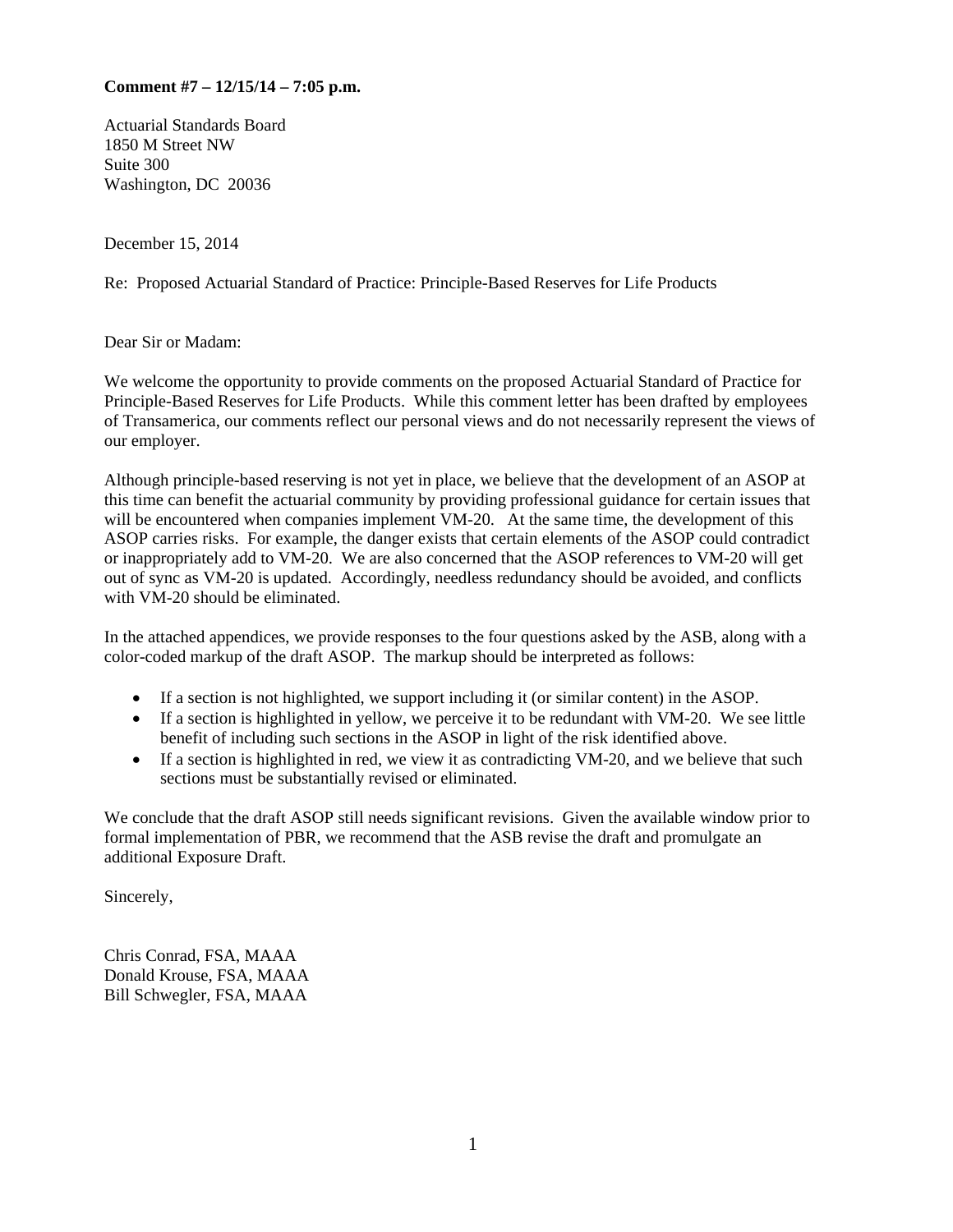# **Appendix 1 Responses to Questions from the ASB**

#### 1. Is the distinction between the company's responsibility and the actuary's responsibility clear?

While we applaud the efforts to delineate between the responsibilities of the company and the actuary, we suggest that it would be useful for the ASB to include within the ASOP an overview of all the roles and responsibilities of the various parties involved:

- The company
- Appointed Actuary
- Other actuaries working on PBR valuation

#### 2. Does the language of the standard quote or summarize VM-20 text appropriately and usefully?

 While much of the text is appropriate and useful, there are many instances where we believe that the language should be modified or removed.

There are instances where the proposed ASOP appears to be inconsistent with VM-20:

a.) The proposed ASOP states that VM-20 suggests sensitivity-testing whereas VM-20 indicates that sensitivity testing is mandatory.

ASOP(3.4.2): "Section 9 of VM-20 suggests sensitivity-testing the assumptions to determine those that have the most significant impact on reserves. The actuary should consider performing more analysis for assumptions that have a significant impact on valuation results than for assumptions that have a less significant impact."

ASOP(3.4.2.c.1.vii): "However, the actuary should consider testing the sensitivity of results to understand the materiality of using alternate assumptions."

VM-20(9.A.7): "The company shall examine the results of sensitivity testing to understand the materiality of prudent estimate assumptions on the minimum reserve."

VM-20(9.D.4): "The company shall examine the sensitivity of assumptions on the minimum reserve as required under Subsection A.3 of this section and shall at a minimum sensitivity test..."

b.) The proposed ASOP states that the mortality assumption will be based on company experience to the extent appropriate in the actuary's judgment whereas VM-20 requires the use of credibility theory.

ASOP(3.4.2.a): "Mortality—To the extent appropriate in the actuary's judgment, the actuary should base **anticipated experience assumptions** for mortality on the insurer's underwriting standards and mortality experience.

VM-20(9.C.1.b.iii): "For each mortality segment, the company shall establish prudent estimate mortality assumptions using the following procedure: determine the level of credibility of the underlying company experience as provided in subsection 9.C.4."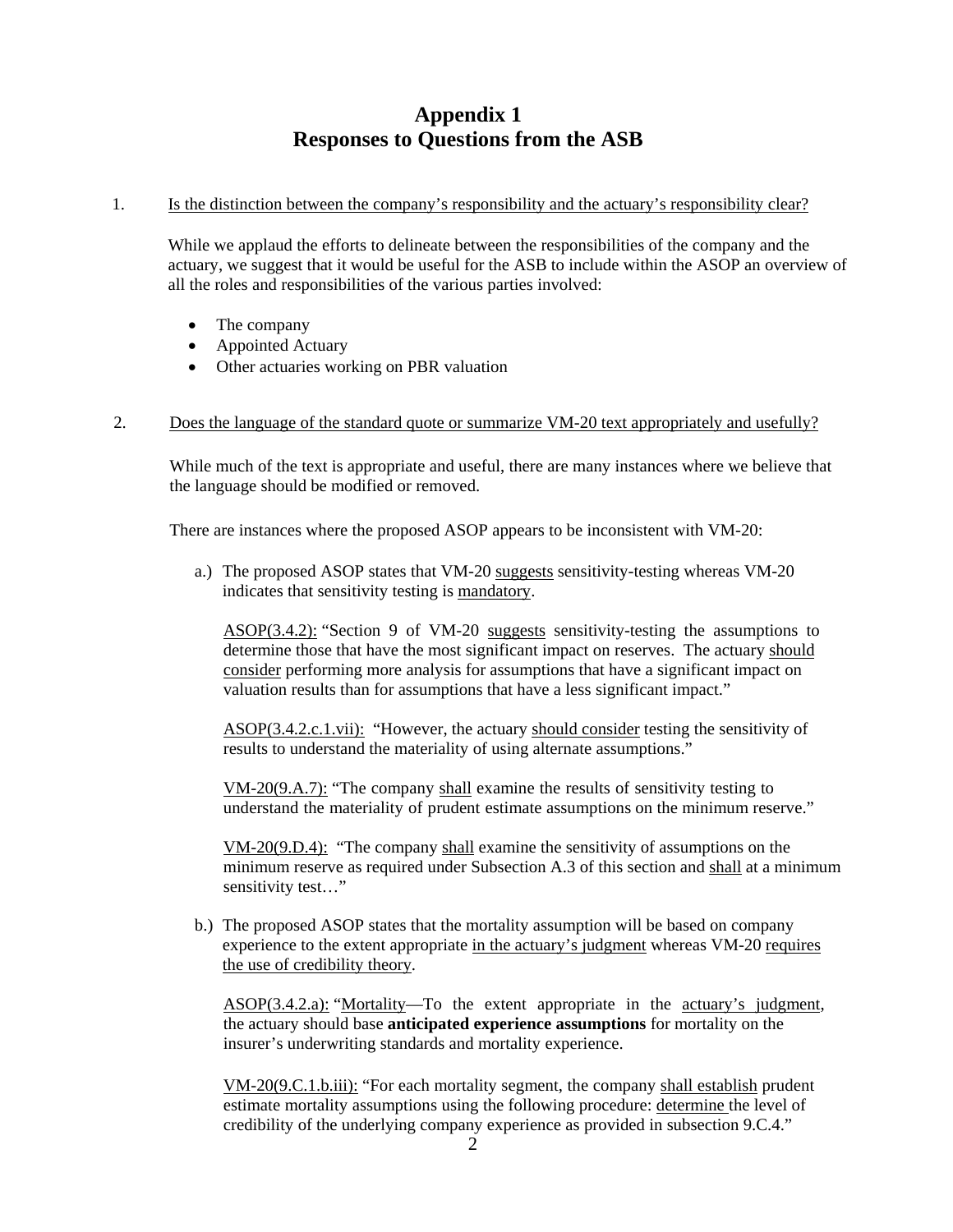c.) VM-20 states that the company must assume that policyholders' efficiency will increase, whereas the proposed ASOP indicates that policyholder behavior assumptions should be based merely on relevant experience and reasonable future expectations.

ASOP(3.4.2.c.1.v): "Unless there is clear evidence to the contrary, the actuary should use anticipated policyholder behavior assumptions that are consistent with **relevant experience** and reasonable future expectations."

VM-20(9.D.3.b): "The company must assume that policyholders' efficiency will increase over time unless the company has relevant and credible experience or clear evidence to the contrary."

d.) VM-20 indicates that dynamic policyholder behavior modeling is required unless anticipated policyholder behavior can be captured by static assumptions, while the proposed ASOP implies that such dynamic modeling may be discretionary.

ASOP(3.4.2.c.1.vii): "The actuary should consider using a scenario-dependent formulation for anticipated policyholder behavior. If the actuary chooses to use a model for anticipated policyholder behavior that is not scenario-dependent, the actuary should demonstrate that the use of scenario-dependent assumptions is unlikely to result in a materially higher minimum reserve."

VM-20(9.D.2.a): "The company shall use a dynamic model or other scenario-dependent formulation to determine anticipated policyholder behavior unless the behavior can be appropriately represented by static assumptions."

e.) VM-20 allows for an exception to the use of historical information for purposes of determining anticipated experience assumptions only for new types of policies, while the proposed ASOP appears to allow this concept to be applied more broadly.

ASOP(3.4.2.d.2): "If the recent experience on the block is not, in the actuary's professional judgment, a suitable basis for projection, the actuary may consider the use of experience on a closely similar type of policy within the company or intercompany studies."

VM-20(9.E.1.n): "For policies sold under a new policy form or due to entry into a new product line the company shall use expense factors that are consistent with the expense factors used to determine anticipated experience assumptions for policies from an existing block of mature policies taking into account…"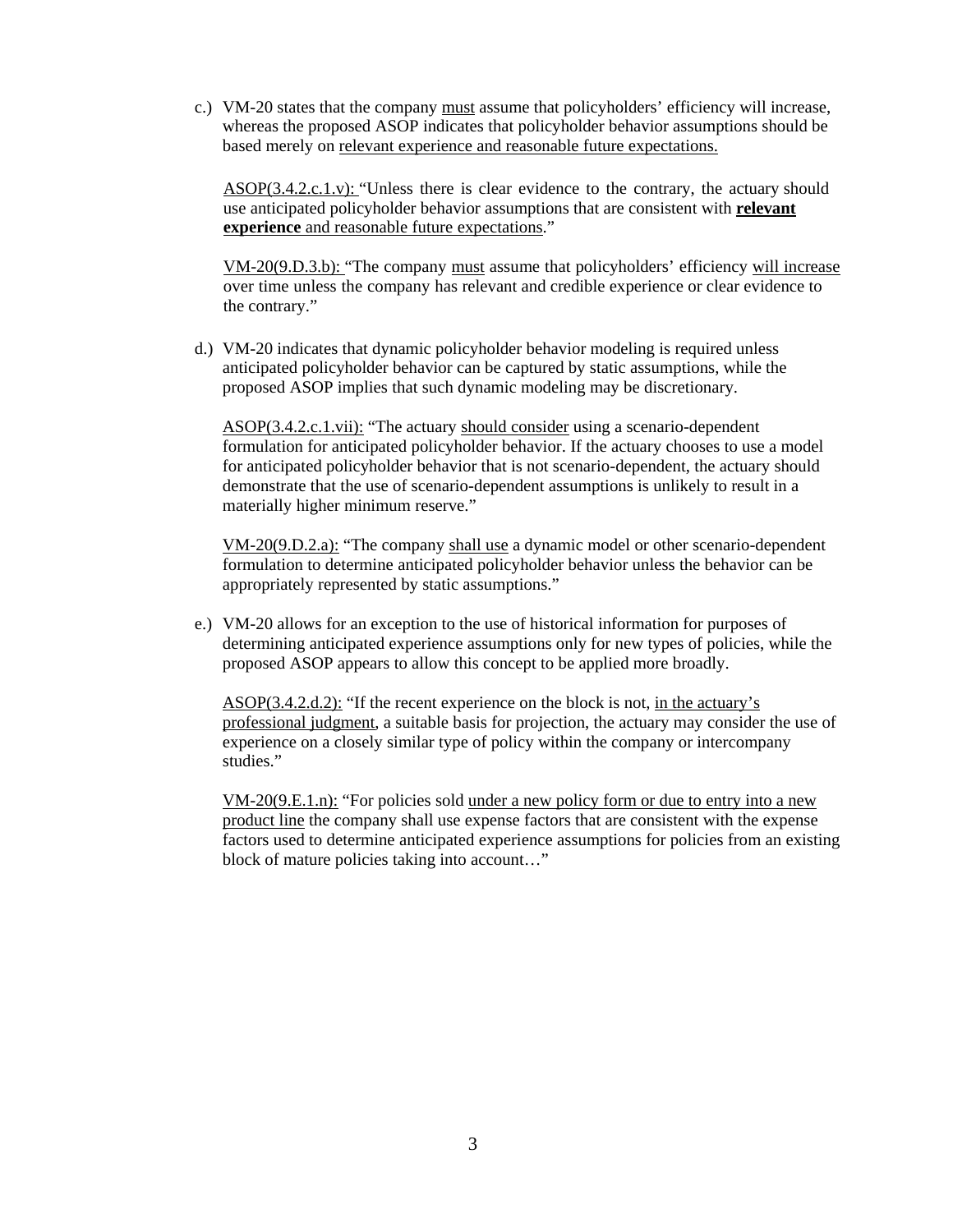There are also instances where the proposed ASOP goes beyond VM-20, is unclear, or is confusing:

a.) ASOP(3.3.2.a): "…changes in the economic environment or competitive landscape that could cause a material interest rate or asset return volatility risk to arise in the future…"

In the context of the stochastic exclusion test certification, this statement makes little sense, as it would appear to require stochastic testing if, under *any imagined future economic environment* (e.g. a 1000 basis point change in interest rates), such testing would be required. We have not located such a concept in VM-20.

b.)ASOP(3.4.2.a): "In determining anticipated mortality, the actuary should consider mortality trends that have been observed in company, industry, or population experience and determine the extent to which such trends are expected to continue. If the actuary determines that recognizing the continuation of mortality trends beyond the valuation date will increase reserves, the actuary should incorporate such trends into the assumptions for the cash flow projections. Otherwise, the actuary should not project mortality trends beyond the valuation date unless permitted by applicable law."

We have not located a provision regarding mortality trends within VM-20 with the exception that future mortality improvement should not be assumed (Section 9.C.2.g).

c.) ASOP(3.4.1.b): "If this is not the case, the actuary should take into account the effects of variations in the proportions of the policies subject to each such investment policy due to plausible changes in future conditions and demonstrate that the minimum reserve appropriately recognizes such variations."

We found this sentence confusing and suggest that an example might provide clarity. In addition, in order to avoid creating a new VM-20 requirement, we suggest replacing "demonstrate that" with "should consider whether."

d.)ASOP(3.4.2.d.2): "In projections of direct sales expenses, the actuary should consider recent changes in company practice, such as changes in commission rates that may not have been fully reflected in the experience."

It is not clear why direct *sales* expenses are singled out, as such considerations would seem to apply to all expenses. Moreover, commission rates would normally be projected based on distribution arrangements, not past experience.

e.) ASOP(3.4.2.f.2): "If determining the directional impact is not practical, the actuary need not establish a margin for that assumption."

VM-20 appears to be silent on this circumstance, hence the ASOP represents an interpretation or extension of VM-20 that may not be appropriate.

f.) ASOP(3.4.2.f.2): "According to section 9 of VM-20, the actuary does not need to consider the margin at every duration but should consider the impact of the resulting margins on the reserve in the aggregate."

We have not located a provision within VM-20 that supports this statement.

g.) ASOP(3.4.2.f.4): "The actuary should set overall margins such that the minimum reserves with margins are greater than the minimum reserves without margins by an amount that is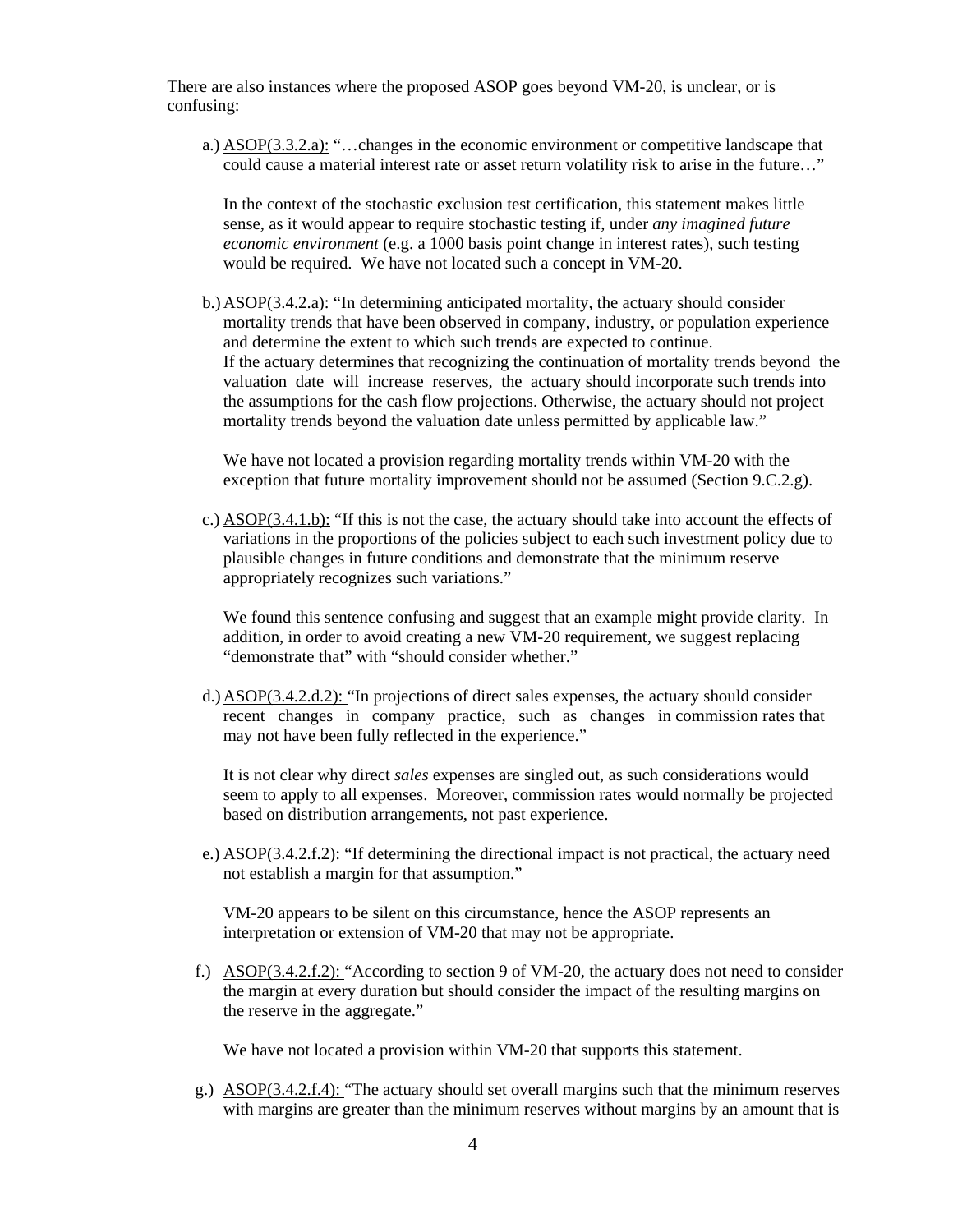consistent with the risk on the group of policies and the regulatory requirements for reserves. In evaluating consistency, the actuary may, for example, relate overall margins to a percentage of the present value of risk capital requirements on the group of policies, consider the conditional tail expectation level implied by the minimum reserves based on prudent estimate assumptions, or consider historical variations in experience."

We have not located a provision within VM-20 that requires the consideration of overall margins, although a related disclosure is included in the current draft of VM-31.

#### 3. A lot of duplicative material has been removed, although some language has been retained for clarification. Is the amount of material remaining in the standard appropriate?

 There is still some duplicative material. While we accept the fact that certain definitions and contextual material probably should be included, we also noted the following areas of duplication that could be considered for removal:

|                                                    | ASOP                   | $VM-20$      |
|----------------------------------------------------|------------------------|--------------|
| Cash Flow Models                                   | 3.4.1.a                | 7.A.1        |
| Investment Experience (scenario reduction tech.)   | 3.4.2 b.1              | 2.G          |
| PH Behavior: General Considerations (select parts) | 3.4.2.c.1 (i, ii, vii) | 9.D.1, 9.D.2 |
| Taxes                                              | 3.4.2.e                | 9.E.1(g, I)  |
| Recognition of Reinsurance Cash Flows in the       |                        |              |
| Deterministic or Stochastic Reserve                | 3.5.4(a,b,c,d)         | 8.C          |
| Assets Held by the Counterparty or Another Party   | 3.5.7                  | 8.C.11       |

4. Is it sufficiently clear how the standard applies to actuaries who do not sign the PBR actuarial report but are involved in the preparation of principle-based reserves?

See answer to question 1.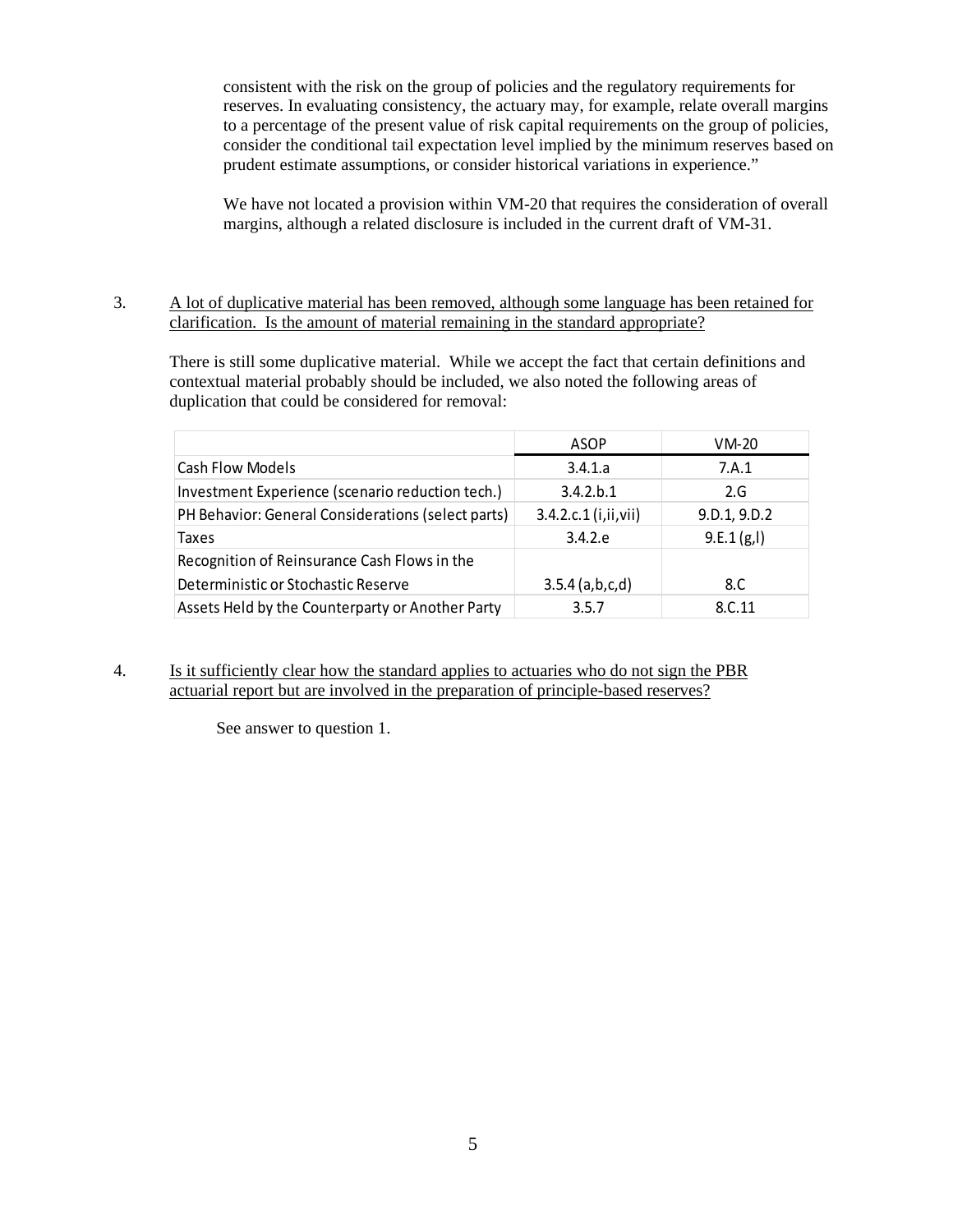## **Appendix 2 Markup Showing Sections Meriting Further Review**

## **PROPOSED ACTUARIAL STANDARD OF PRACTICE**

## **PRINCIPLE-BASED RESERVES FOR LIFE PRODUCTS**

## **STANDARD OF PRACTICE**

## Section 1. Purpose, Scope, Cross References, and Effective Date

- 1.1 Purpose—This actuarial standard of practice (ASOP) provides guidance to actuaries when performing actuarial services in connection with developing or opining on **principle-based reserves** for life insurance that are reported by companies in compliance with the National Association of Insurance Commissioners (NAIC) *Standard Valuation Law* (referred to herein as the *Standard Valuation Law*) and the NAIC *Valuation Manual*  as adopted in December 2012*.*
- 1.2 Scope—This standard applies to actuaries when performing actuarial services on behalf of life insurance companies, including fraternal benefit societies, in connection with the calculation or review of reserves for individual life insurance policies subject to Chapter VM-20: Requirements for Principle-Based Reserves for Life Products of the *Valuation Manual*(VM-20), where such reserves are represented by the actuary as being in compliance with the provisions of the *Standard Valuation Law* and the *Valuation Manual*  governing **principle-based reserves**.

The *Standard Valuation Law* and the *Valuation Manual* state that compliance is the responsibility of the company. Actuaries frequently participate in the application of principle-based methods in the preparation of insurance company reserves. To the extent an actuary is involved in these activities, that actuary should follow the applicable guidance in this standard.

If the actuary departs from the guidance set forth in this standard in order to comply with applicable law (statutes, regulations, and other legally binding authority), or for any other reason the actuary deems appropriate, the actuary should refer to section 4.

- 1.3 Cross References—When this standard refers to the provisions of other documents, the reference includes the referenced documents as they may be amended or restated in the future, and any successor to them, by whatever name called. If any amended or restated document differs materially from the original referenced document, the actuary should consider the guidance in this standard to the extent it is applicable and appropriate.
- 1.4 Effective Date—This standard will be effective for work performed starting four months after adoption by the Actuarial Standards Board.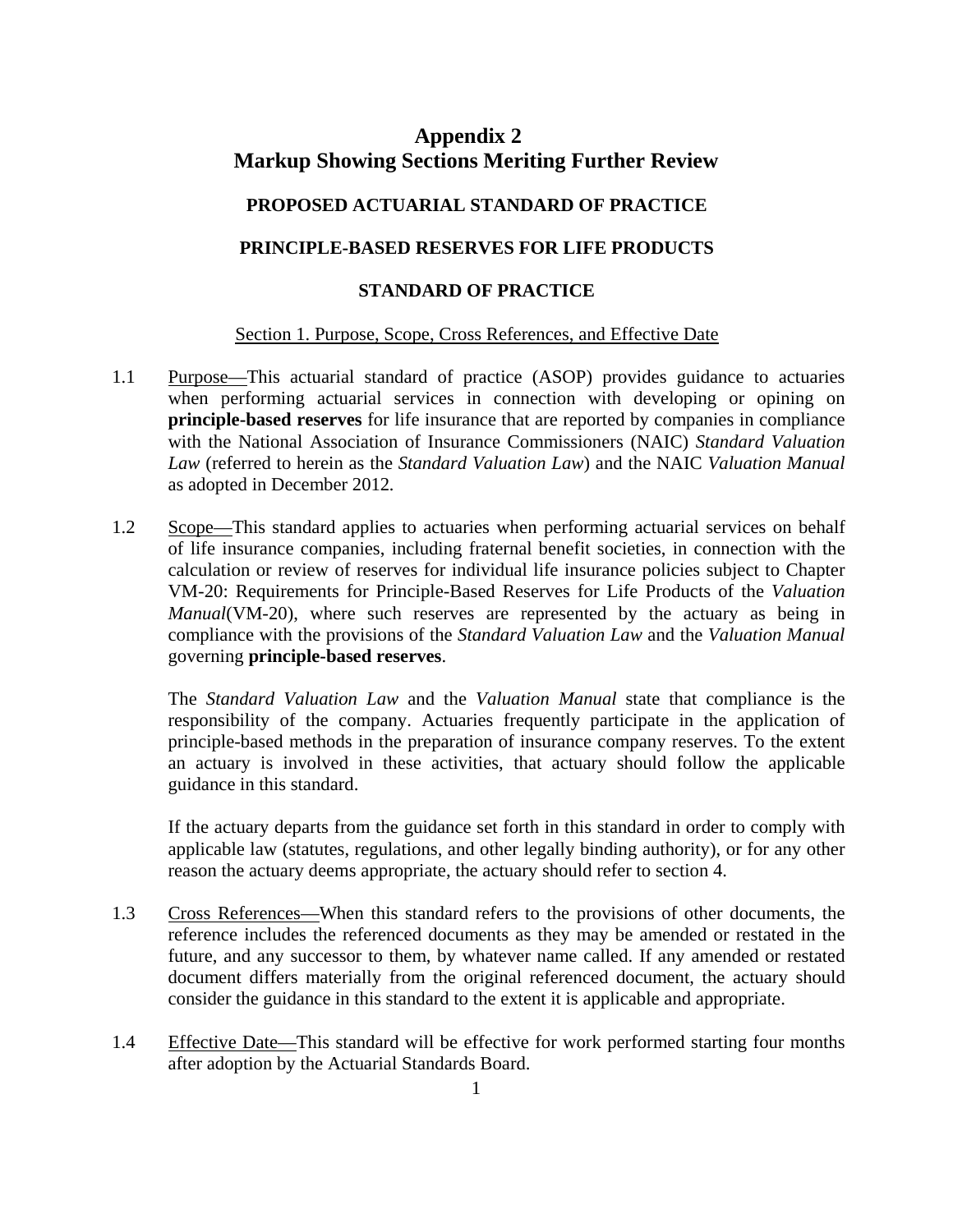#### Section 2. Definitions

The terms below are defined for use in this ASOP.

- 2.1 Anticipated Experience Assumption—An expectation of future experience for a **risk**  factor, given available, relevant information pertaining to the assumption being estimated.
- 2.2 Asset Segmentation Plan—The plan by which an insurer allocates assets among lines of business for establishing investment strategies, for allocating investment income, for performing risk management analyses, or for supporting the reporting of investment income for statutory purposes.
- 2.3 Cash Flow Model—A model designed to simulate asset and liability cash flows.
- 2.4 Credibility—A measure of the predictive value in a given application that the actuary attaches to a particular body of data. (*Predictive* is used here in the statistical sense and not in the sense of predicting the future.)
- 2.5 Deterministic Reserve—A reserve calculated under a defined **scenario** and a single set of assumptions in accordance with VM-20.
- 2.6 Granularity—The extent to which a model contains separate components such as cells or assumptions that vary by cell or time intervals.
- 2.7 Margin—An amount included in a **prudent estimate assumption** that incorporates conservatism in the calculated value and is intended to provide for estimation error and adverse deviation related to a corresponding **anticipated experience assumption**.
- 2.8 Minimum Reserve—The **minimum reserve** standard for all life policies subject to the requirements of the *Valuation Manual*.
- 2.9 Model Segment—A group of policies and associated assets that are modeled together to determine the path of net asset earned rates.
- 2.10 Modeling Cell—Policies that are treated in a **cash flow model** as being completely alike with regard to demographic characteristics, policyholder behavior assumptions, and policy provisions.
- 2.11 Net Premium Reserve—The formula reserve calculated in accordance with the procedures set forth in the *Valuation Manual*.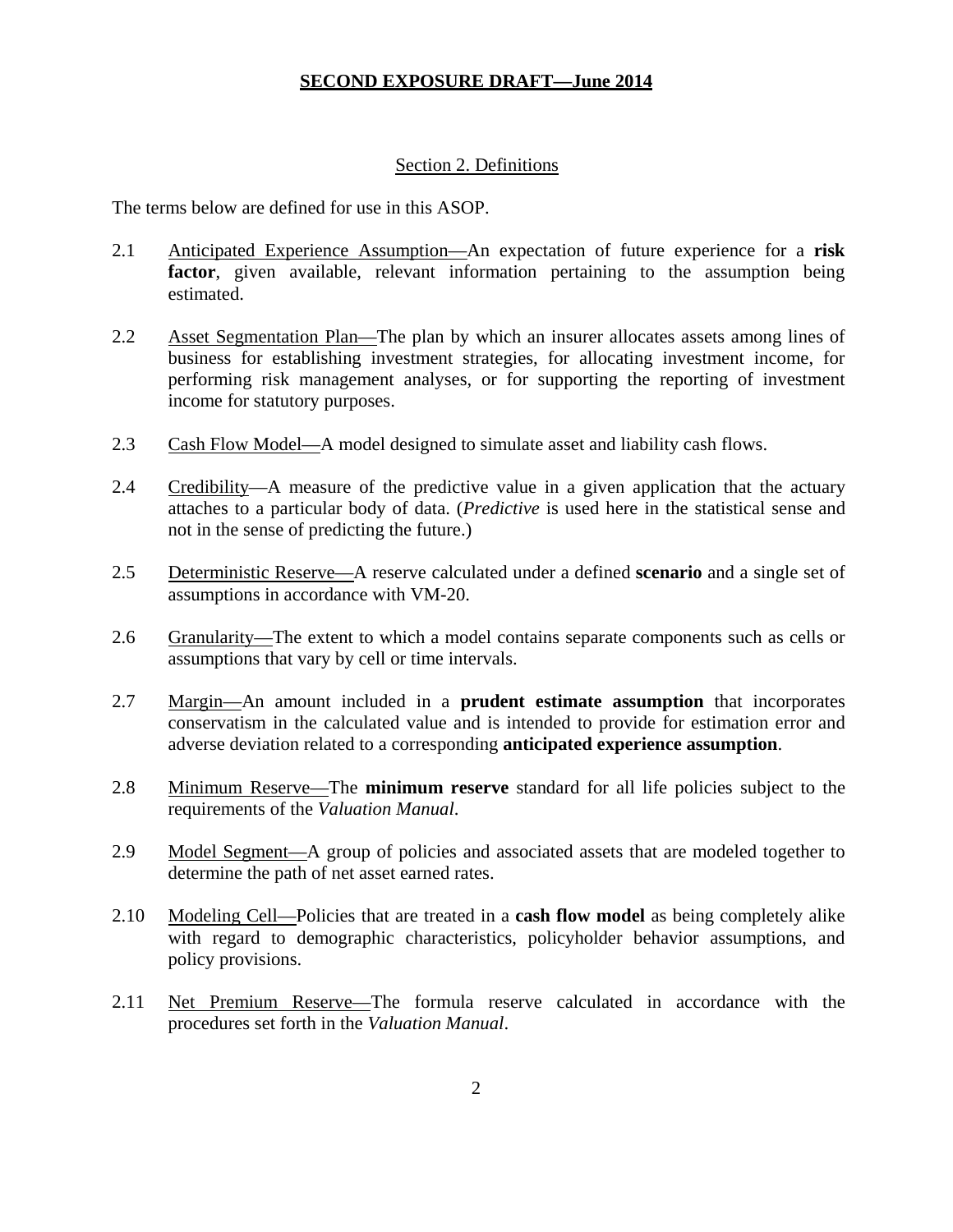- 2.12 Principle-Based Reserve (PBR) Actuarial Report—The document or set of documents containing supporting information prepared by the company under the direction of a **qualified actuary** as required by Chapter VM-31: PBR Report Requirements for Business Subject to a Principle-Based Reserve Valuation of the *Valuation Manual*(VM-31).
- 2.13 Principle-Based Valuation—A reserve valuation that uses one or more methods or one or more assumptions determined by the insurer and is required to comply with section 12 of the Standard Valuation Law as specified in the *Valuation Manual*.
- 2.14 Prudent Estimate Assumption—A **risk factor** assumption developed by applying **margins** to the **anticipated experience assumption** for that **risk factor**.
- 2.15 Qualified Actuary—An individual who is qualified to sign statements of actuarial opinion required by VM-20 and VM-31 in accordance with the *Qualification Standards for Actuaries Issuing Statements of Actuarial Opinion in the United States* and who meets the requirements specified in the *Valuation Manual*.
- 2.16 Relevant Experience—Experience in situations that are sufficiently similar to the liabilities, assets, and environments being projected to make the experience appropriate, in the actuary's professional judgment, as a basis for determining the assumptions for anticipated experience.
- 2.17 Risk Factor—An aspect of future experience that is uncertain as of the **valuation date**  and that can affect the future financial results arising from the provisions of a policy. Examples include mortality, expense, policyholder behavior, and asset return.
- 2.18 Scenario—A projected sequence of events used in the **cash flow model**, such as future interest rates, equity performance, or mortality.
- 2.19 Sensitivity Test—A calculation of the effect of varying an assumption.
- 2.20 Starting Assets—A portfolio of assets that will be used to fund projected policy cash flows arising from the policies funded by those assets.
- 2.21 Stochastic Reserve—A reserve amount calculated with stochastically generated **scenarios** in accordance with VM-20.
- 2.22 Valuation Date—The date as of which the reserve is to be determined.

#### Section 3. Analysis of Issues and Recommended Practices

3.1 Regulatory Requirements—An actuary performing actuarial services within the scope of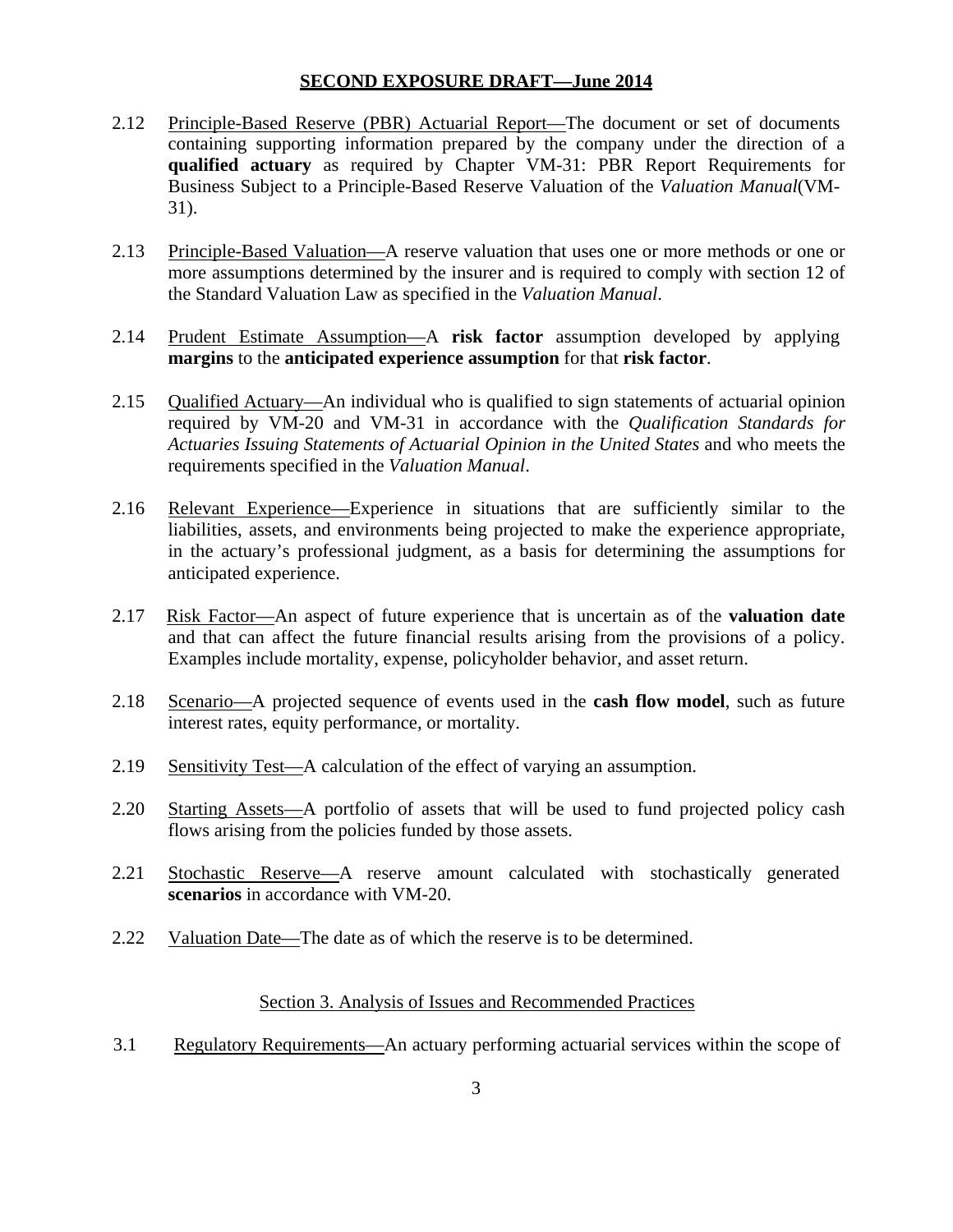this standard should be familiar with applicable law and regulation including the *Standard Valuation Law* and the *Valuation Manual*.

VM-20 describes the calculation of **stochastic reserves**, **deterministic reserves**, and **net premium reserves**. The required minimum reserve is based on one or more of these reserves as described in section 2 of VM-20.

- 3.2 Net Premium Reserve—The actuary should calculate **net premium reserves** using assumptions and methods prescribed by section 3 of VM-20*.*
- 3.3 Exclusion Tests—Section 6 of VM-20 provides for certain exclusion tests that, if satisfied, allow the insurer to dispense with the calculation of the **stochastic reserves** or **deterministic reserves** for a group of policies.
	- 3.3.1 Grouping—In constructing groups of contracts for the purposes of applying the stochastic exclusion ratio test and the deterministic exclusion test, the insurer may not group together contract types with significantly different risk profiles.

In evaluating a group of contracts against this criterion, the actuary **should consider** the following:

- a. the risk profile indicated by the contractual provisions of the policies and the impact of varying economic or other conditions on that risk profile;
- b. results of other analyses performed that may provide an indication of the risk profile of a proposed group of policies (for example, economic capital analysis or cash flow testing analysis);
- c. the risk profile indicated by the demographics of the policyholders and insureds; and
- d. any other information available to the actuary that indicates that the policies have similar or significantly different risk profiles.
- 3.3.2 Certification—In some cases, satisfying an exclusion test requires a certification by a **qualified actuary** that a group of policies is not subject to material interest rate risk or asset return volatility risk. In providing such a certification, the actuary should evaluate the group as a whole and consider, in addition to examples provided in section 6 of VM-20, such as the following:
	- a. changes in the economic environment or competitive landscape that could cause a material interest rate or asset return volatility risk to arise in the future; and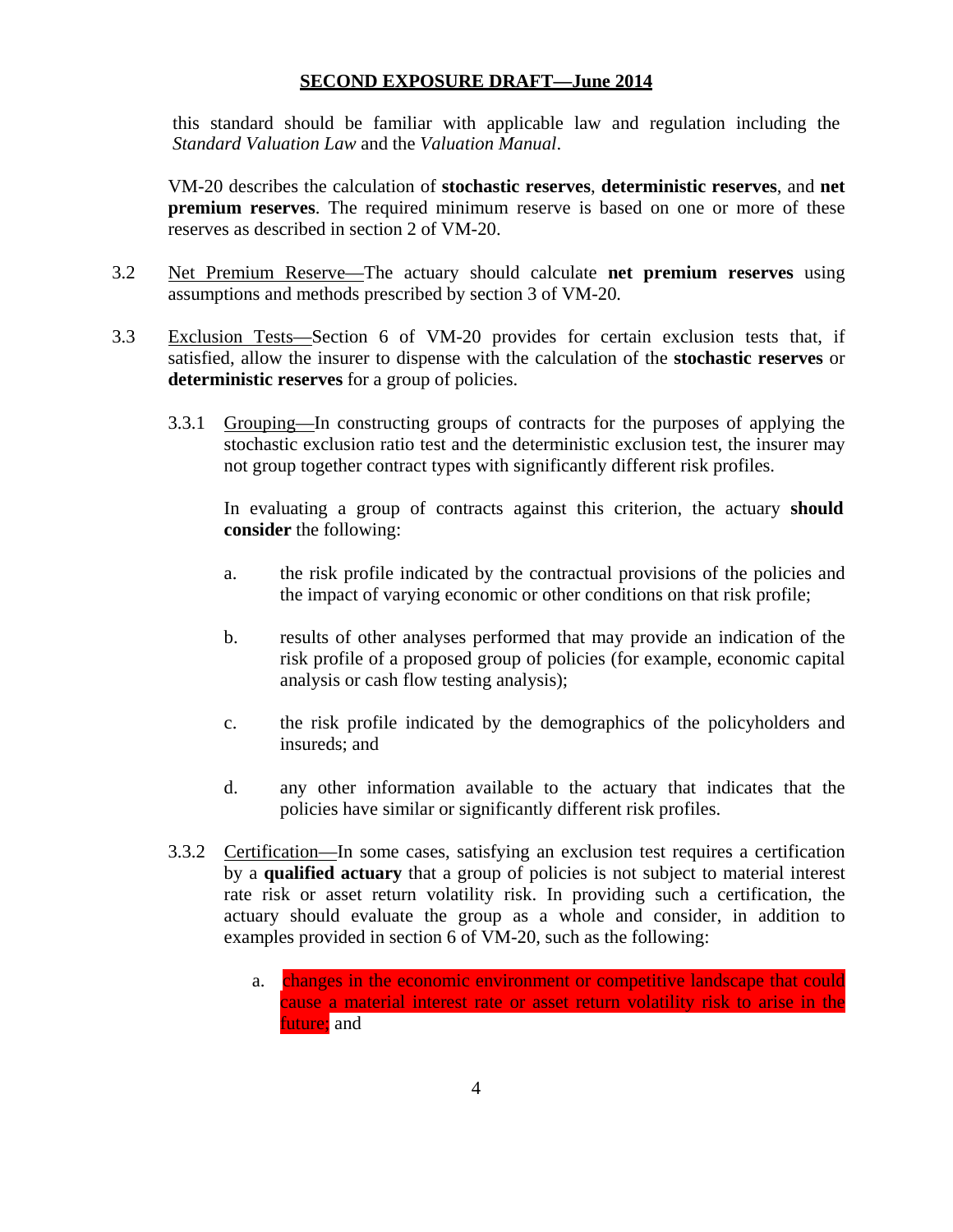- b. the results of other analyses that may have been completed as part of an economic capital measurement process or cash flow testing.
- 3.4 Stochastic and Deterministic Reserves—The actuary should calculate **stochastic reserves**  and **deterministic reserves** using models and assumptions as described in sections 7, 8, and 9 of VM-20.
	- 3.4.1 Modeling—The actuary should use modeling methods that are appropriate for the business being valued.
		- a. Cash Flow Model—Section 7 of VM-20 requires companies to design and use a **cash flow model** that does the following:
			- 1) complies with applicable ASOPs in developing **cash flow models** and projecting cash flows;
			- 2) uses **model segments** consistent with the insurer's **asset segmentation plan**, investment strategies, or approach used to allocate investment income for statutory purposes;
			- 3) assigns each policy in the **cash flow model** to only one **model segment** and uses a separate **cash flow model** for each **model segment**; and
			- 4) projects cash flows for a period that extends far enough into the future so that no obligations remain.
		- b. Model Segments—The construction of **model segments** facilitates the calculation of asset earned rates and discount rates. To do this, the actuary should model the reinvestment and disinvestment of cash flows in accordance with an investment strategy. Usually, this means that the segment should contain only policies that will be managed under a common investment policy, particularly with regard to reinvestment and borrowing practices. If this is not the case, the actuary should take into account the effects of variations in the proportions of the policies subject to each such investment policy due to plausible changes in future conditions and demonstrate that the **minimum reserve** appropriately recognizes such variations.

The actuary may assign policies with offsetting risks to the same **model segment** if the assignment is otherwise appropriate (for example, when there is a common investment strategy) and the risks may reasonably be assumed to remain offsetting under plausible changes in future conditions.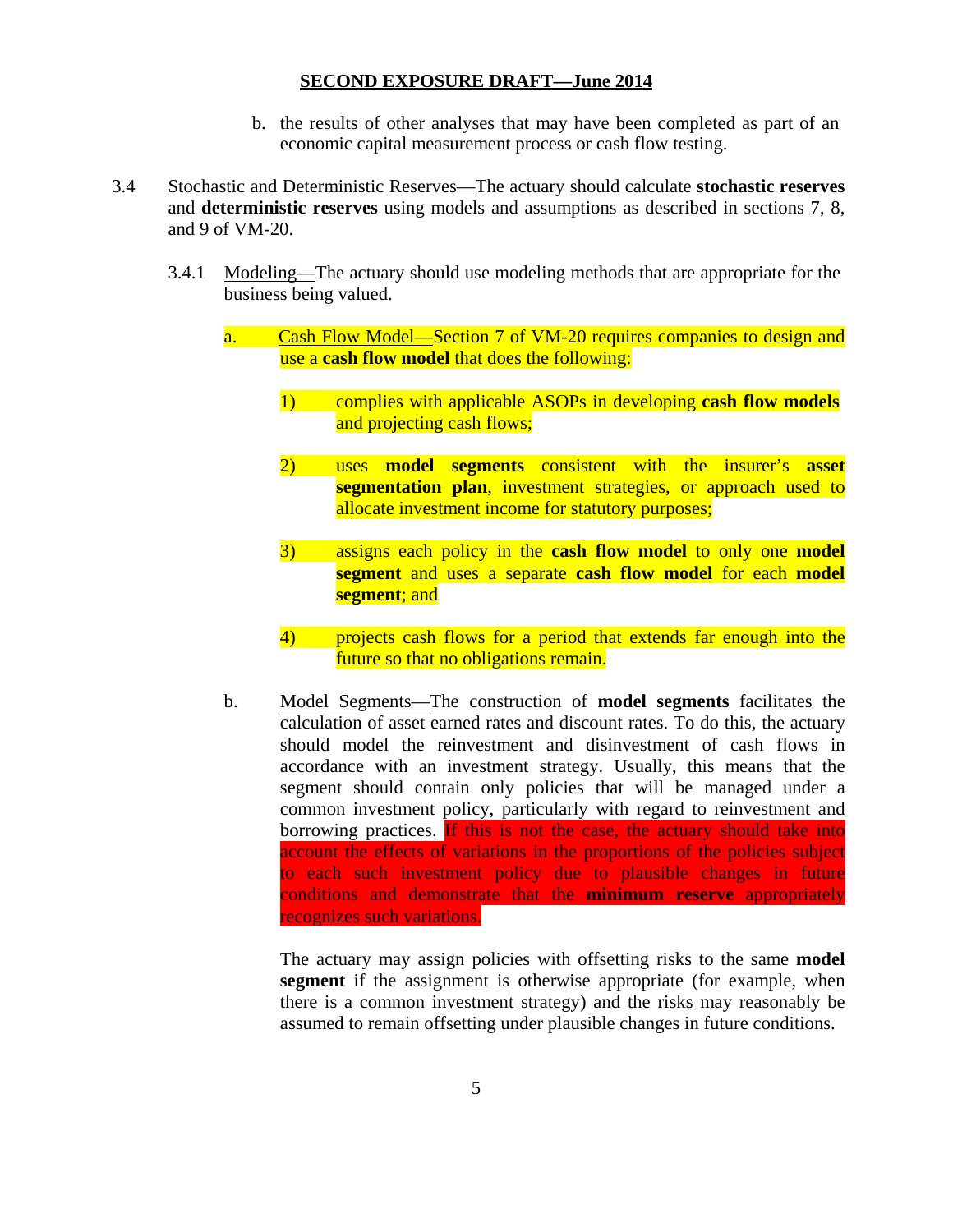c. Model Validation—The actuary should consider a static validation that confirms that the initial values for reserves, face amount, policy count, and other basic statistics materially balance to the insurer's records as of the model date. The actuary should consider the extent to which a model has been previously reviewed as well as controls around model changes in determining the level of model review required for the current valuation. A model that in the actuary's judgment was previously subject to rigorous review and testing and updated in a controlled manner may require less rigorous current review.

The actuary should consider conducting additional validation procedures such as the following:

- 1) performing a dynamic validation of the model that involves comparing the cash flows produced by the model to the actual historical data to verify, where appropriate, that the model produces results reasonably similar to those actually experienced;
- 2) evaluating the consistency of the model's results to the results of any other existing internal systems that have similar calculations; and
- 3) performing an analysis that critically reviews each of the changes made to the model since it was last validated.
- d. Liability Modeling Considerations—In determining the **minimum reserve**, the actuary should reflect all relevant policy provisions and risks specific to the insurance contracts, including those arising from guarantees that have a reasonable probability of materially affecting future policy cash flows or other contract-related cash flows. According to section 9 of VM-20, costs that are not specific to the insurance contract (for example, federal income taxes, shareholder dividends, and costs related to operational failures, mismanagement, fraud, and regulatory risks) are not recognized in the reserve calculation.
	- 1) The actuary may group policies with similar risk characteristics in representative **modeling cells**. When grouping is used, the actuary should demonstrate that the use of a model with a higher degree of **granularity** is unlikely to result in a materially higher **minimum reserve**. Acceptable demonstrations for this purpose include, but are not limited to, the following:
		- i. comparison of the results of the grouping based on a representative sample of **modeling cells** to the results of a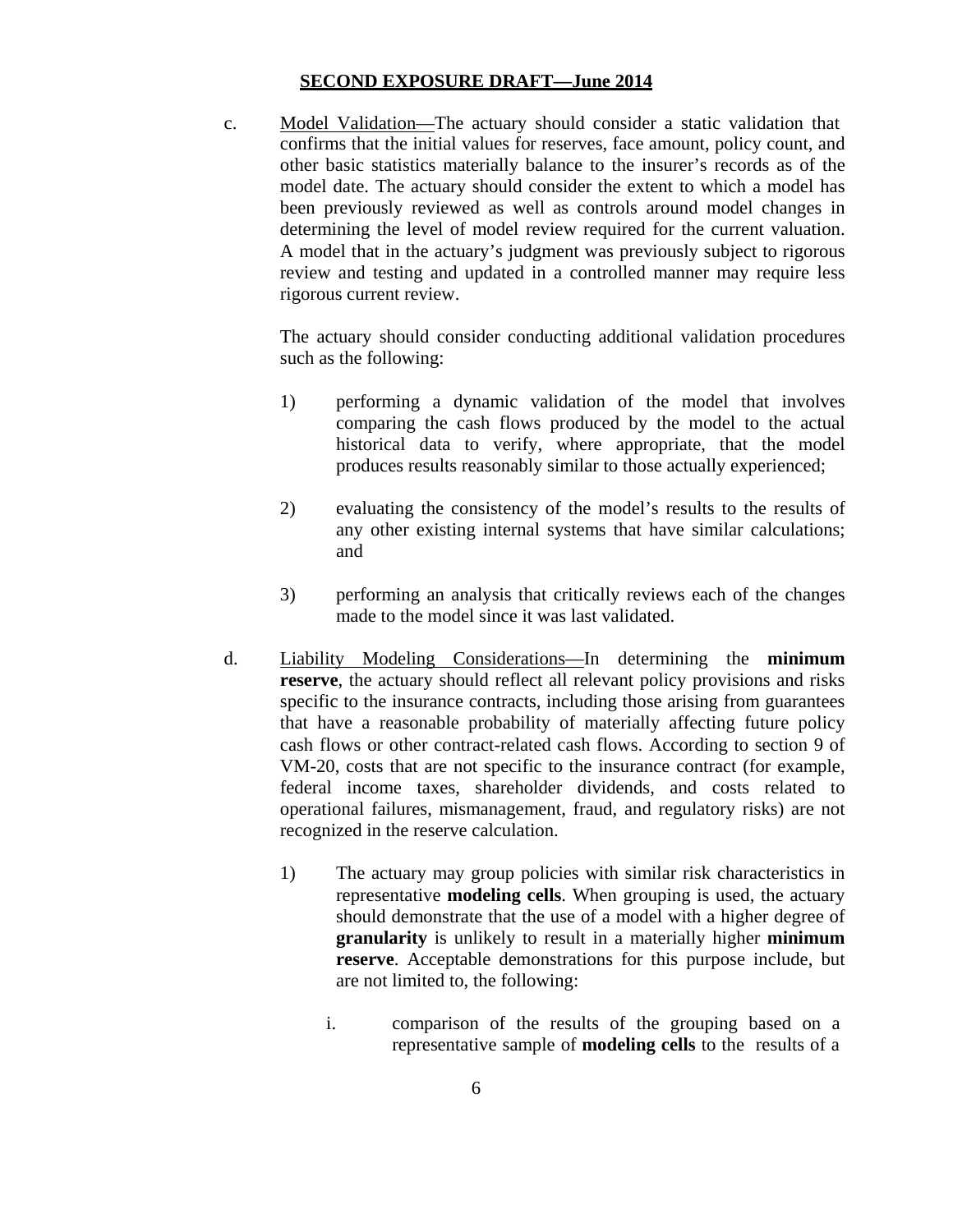seriatim calculation on the same representative sample; and

- ii. a demonstration that extremes of adverse experience for a sample set of **scenarios** have closely similar effects on the **minimum reserve** for all policies assigned to the same sample cells. Such demonstrations may be done as of a date other than the **valuation date** and need not be updated every year, unless the actuary determines that conditions likely to affect the result have changed.
- 2) In projecting policy or other liability cash flows, the actuary should consider the impact of projected changes in experience on cash flows arising from nonguaranteed elements (including policyholder dividends). For example, if the insurer bases credited rates on current asset yields, the actuary should model projected credited rates that are consistent with projected asset yield rates. The actuary should consider contractual provisions, regulatory constraints, current management policy, and past company actions, such as any lag between a change in experience and a change in nonguaranteed elements, when projecting future nonguaranteed element changes. The actuary should determine policyholder behavior assumptions that are consistent with the nonguaranteed element projections. For example, consistency may require increased lapse rates if credited interest rates tend to lag projected new money rates in a rising interest rate **scenario**.
- e. Use of Prior Period Data—Section 1 of VM-20 provides that the company may calculate the **deterministic reserve** and the **stochastic reserve** as of a date no earlier than three months before the **valuation date**, using relevant company data, provided an appropriate method is used to adjust those reserves to the **valuation date**.

When using such a prior "as of" date the actuary should document the nature of any updating adjustments made to the reserves, and why the use of prior period data plus such adjustments would not produce a material difference from calculating reserves as of the **valuation date**. The actuary should also demonstrate that any material events known to the actuary that occurred between the two dates do not diminish the appropriateness of the results.

When evaluating the appropriateness of using prior period data, the actuary should consider the following: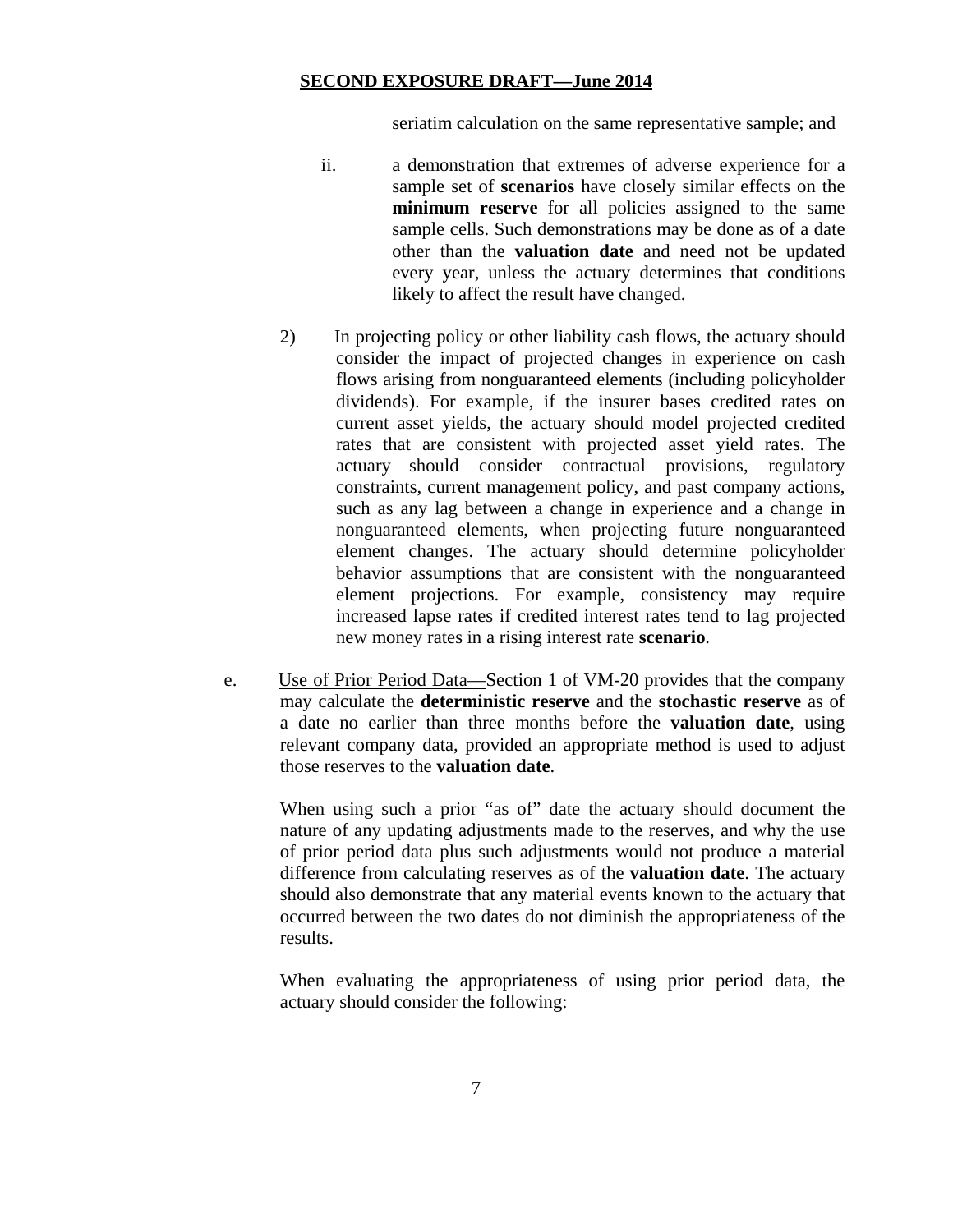- 1) a comparison of the asset portfolio between the two dates by type of asset, mix of assets by quality, and the nature of assets (for example, duration, yield, and type) and a comparison of the size and nature of the inforce policies between the two dates (for example, average size, policy counts, and mix);
- 2) changes in the interest rate curve, interest spreads, and equity values between the two dates, including, as an example, changes causing guarantees to be "in the money" that were not as of the prior date, and vice-versa;
- 3) changes in policyholder behavior (surrenders, lapses, premium patterns, etc.); and
- 4) validation procedures such as comparing a subset of policies by calculating reserves as of both dates.
- 3.4.2 Assumptions—In setting assumptions, the actuary should consider ASOP No. 23, *Data Quality*, and ASOP No. 25, *Credibility Procedures*, as applicable. Within the range of acceptable practices described in VM-20, the actuary should use professional judgment in setting reasonable assumptions.

Section 9 of VM-20 states that "The company shall use its own experience, if relevant and credible, to establish an **anticipated experience assumption** for any **risk factor**. To the extent that company experience is not available or credible, the company may use industry experience or other data to establish the **anticipated experience assumption**, making modifications as needed to reflect the circumstances of the company."

Where no relevant and credible company information is available, the actuary should use professional judgment in advising on the adoption and modification of other sources of experience data. Examples of items that may result in modifications to the experience data include the company's underwriting practices, market demographics, product design, and economic and regulatory environments.

Section 9 of VM-20 suggests sensitivity-testing the assumptions to determine those that have the most significant impact on reserves. The actuary should consider performing more analysis for assumptions that have a significant impact on valuation results than for assumptions that have a less significant impact.

Mortality—To the extent appropriate in the actuary's judgment, the actuary should base **anticipated experience assumptions** for mortality on the insurer's underwriting standards and mortality experience.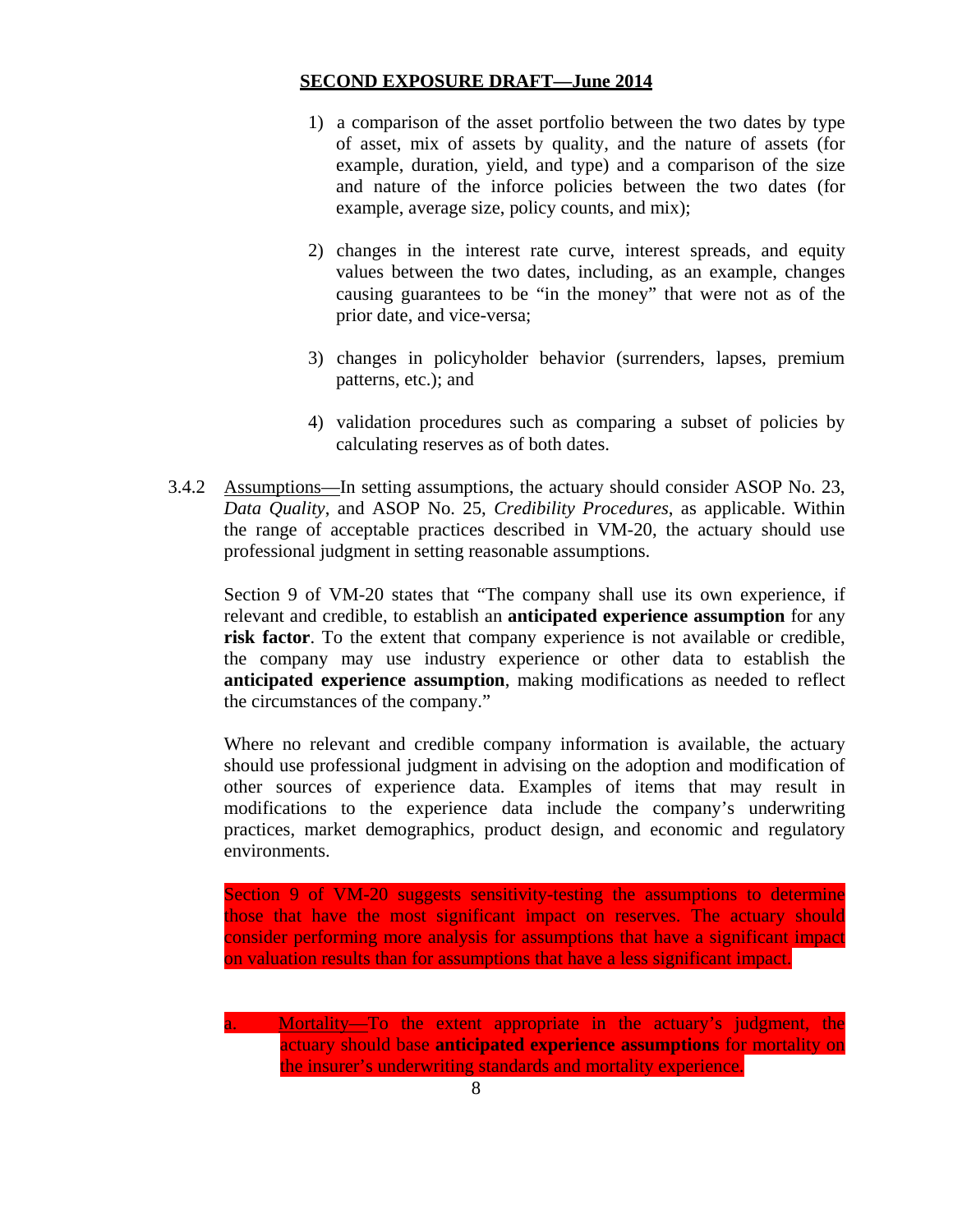Section 9 of VM-20 limits the exposure period for a company's own experience to between three and ten years and defines mortality segments within which separate mortality assumptions must be made. The methods for determining **credibility** of the experience and the methods for grading into industry standard tables are set forth in section 9 of VM-20.

In choosing an exposure period, consideration should be given to the possibility that data may be obsolete if the period is too long, but that a shorter period may reduce the **credibility** to be assigned to the data. The actuary should refer to ASOP No. 25 for guidance on **credibility**. The actuary should consider the possibility of combining several mortality segments for the purpose of achieving a higher level of **credibility**, but in doing so the actuary should be aware that section 9 of VM-20 allows such combining only if the mortality experience was determined for the combined segments and then appropriately subdivided.

The actuary should consider reflecting the effect that lapsation or nonrenewal activity or other anticipated policyholder behaviors has had or would be expected to have on mortality. The actuary should consider the effect of any anticipated or actual increase in gross premiums or cost of insurance charges on lapsation, and the resultant effect on mortality due to antiselection.

In determining anticipated mortality, the actuary should consider mortality trends that have been observed in company, industry, or population experience and determine the extent to which such trends are expected to continue.

If the actuary determines that recognizing the continuation of mortality trends beyond the **valuation date** will increase reserves, the actuary should incorporate such trends into the assumptions for the cash flow projections. Otherwise, the actuary should not project mortality trends beyond the **valuation date** unless permitted by applicable law. However, the actuary may include mortality improvement beyond the **valuation date** in the aggregate **margin** amount that the actuary is required to report under VM-31 section 3.E.12.

- b. Investment Experience—The actuary should make reasonable assumptions about future investment experience that take into consideration the insurer's asset/liability management strategy for the product portfolio.
	- 1) Sets of **scenarios** of future U.S. Treasury rates and future equity values are specified in appendix 1 of VM-20. In applying these sets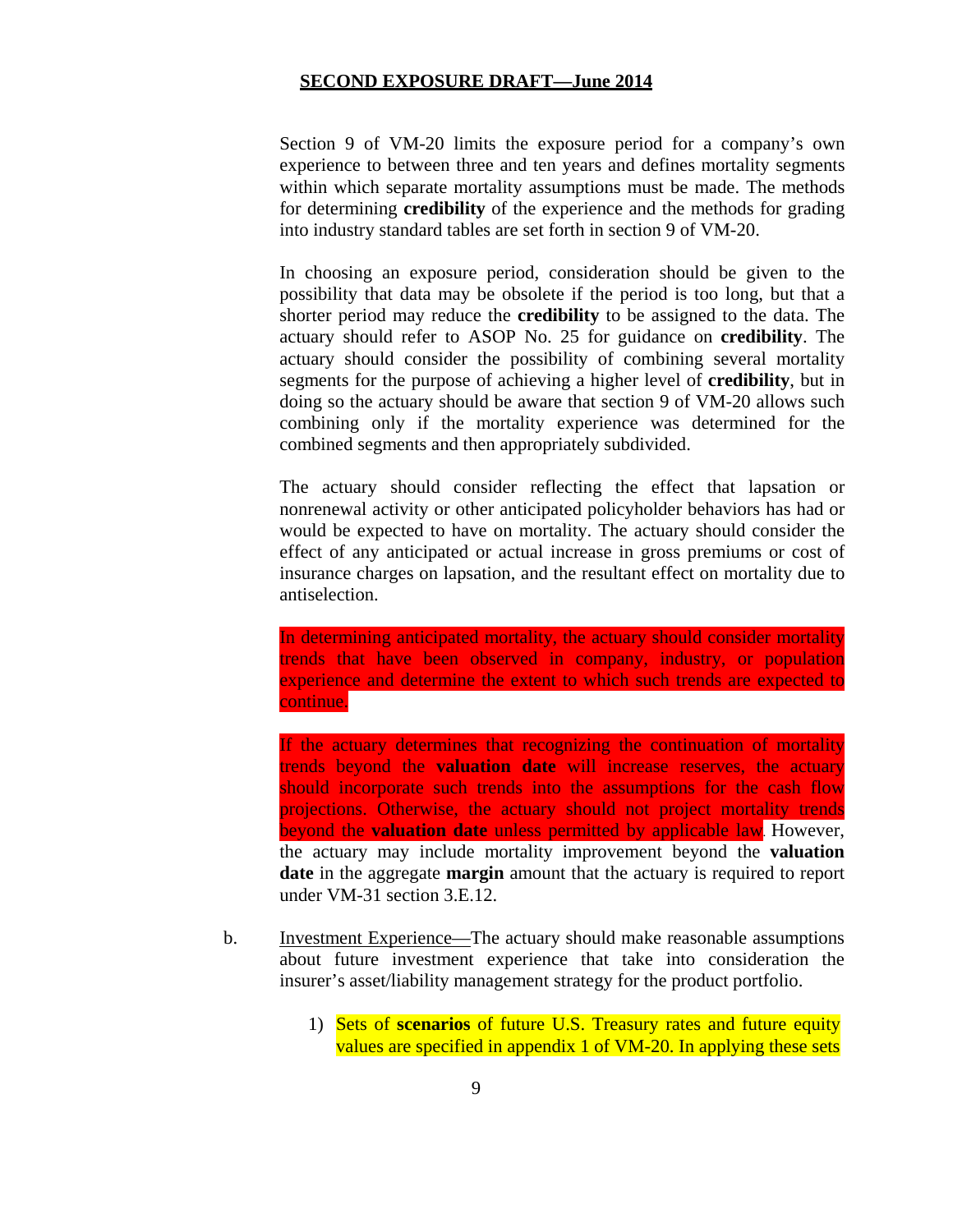of **scenarios**, the actuary may use **scenario** reduction techniques. When using these techniques, the actuary should be satisfied that the techniques used are appropriate to the situation and can reasonably be expected not to result in a material reduction in **minimum reserves**.

- 2) Factors and methods for determining prescribed default assumptions and spread assumptions are set forth in section 9 and appendix 2 of VM-20. The prescribed default assumptions apply to reinvested assets as well as **starting assets**. The actuary should model the reinvestment of cash flows in accordance with the insurer's investment strategy for the **model segment** or in accordance with a strategy that is closely similar to the actual strategy currently being used for the **model segment**. If the insurer's investment strategy is to duration-match assets and liabilities, the actuary should reflect the rebalancing needed specific to each **scenario** to the extent practicable.
- 3) Section 7 of VM-20 requires that variability in the timing of the asset cash flows related to movements in interest rates, such as prepayment risk, be incorporated into the model. For example, prepayment, extension, call, and put features should be specifically modeled in a manner consistent with current asset adequacy analysis practice. (For related guidance, see ASOP No. 7, *Analysis of Life, Health, or Property/Casualty Insurer Cash Flows*, and ASOP No. 22, *Statement of Opinion Based on Asset Adequacy Analysis by Actuaries for Life or Health Insurers.*)
- c. Policyholder Behavior—Anticipated policyholder behavior assumptions for the **cash flow models** usually include premium payment patterns, premium persistency, surrenders, withdrawals, transfers between fixed and separate accounts on variable products, benefit utilization, and other option elections.

## 1) General Considerations—General considerations include the following:

charges, transaction fees, or other policy charges; distribution channel; product features; and whether the i. According to section 9 of VM-20, the actuary should consider that anticipated policyholder behavior may be expected to vary according to such characteristics as gender, attained age, issue age, policy duration, time to maturity, tax status, account and cash values, surrender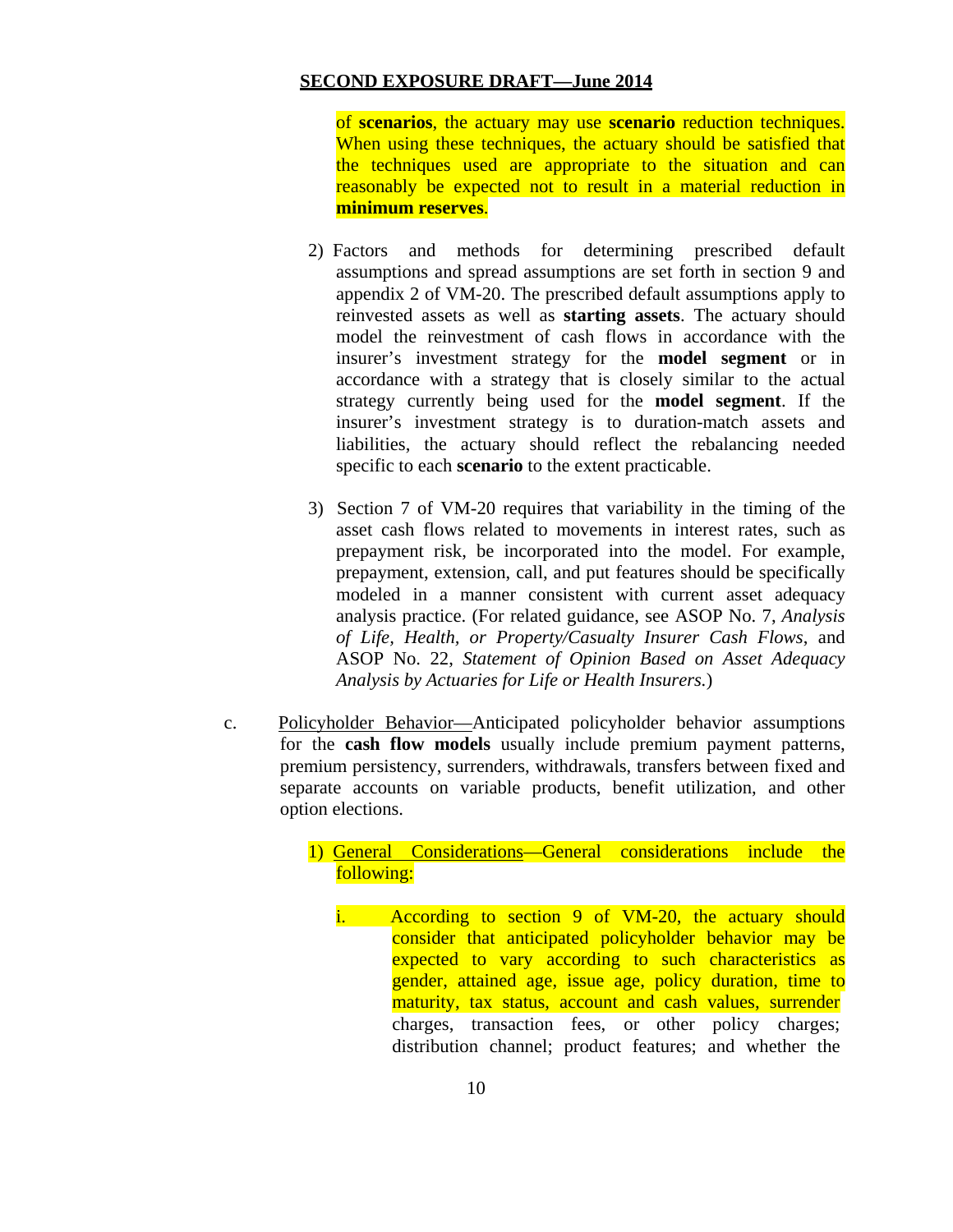policyholder and insured are the same person.

- ii. Section 9 of VM-20 requires anticipated policyholder behavior assumptions that are appropriate for the block of business being valued. The actuary should consider other assumptions of the valuation model when developing policyholder behavior assumptions.
- iii. The actuary should consider whether it is reasonable to constrain assumed policyholder behavior to the outcomes and events exhibited by historical experience, especially when modeling policyholder behavior of a new product benefit or feature.
- iv. Options embedded in the product, such as term conversion privileges or policy loans, may affect policyholder behavior. The actuary should consider that, as the value of a product option increases, the likelihood that policyholders will behave in a manner that maximizes their financial interest in the contract will increase (for example, lower lapses, higher benefit utilization, etc.).
- v. Unless there is clear evidence to the contrary, the actuary should use anticipated policyholder behavior assumptions that are consistent with **relevant experience** and reasonable future expectations. At any duration for which relevant data do not exist, the actuary should consider using an action that will maximize the value of the policy from the point of view of a rational investor who owns the policy (i.e., lapse the policy, persist, take out a loan, etc.).
- vi. The actuary should also recognize that policyholders may place value on factors other than maximizing the policy's financial value (for example, convenience of level premiums, personal budget choices, etc.) and that the policy's full economic value to the policyholder depends not only on its currently realizable value but also on factors not available for analysis, such as the health of the insured and the financial circumstances of the beneficiaries and policyholder.
- vii. The actuary should consider using a **scenario**-dependent formulation for anticipated policyholder behavior. If the actuary chooses to use a model for anticipated policyholder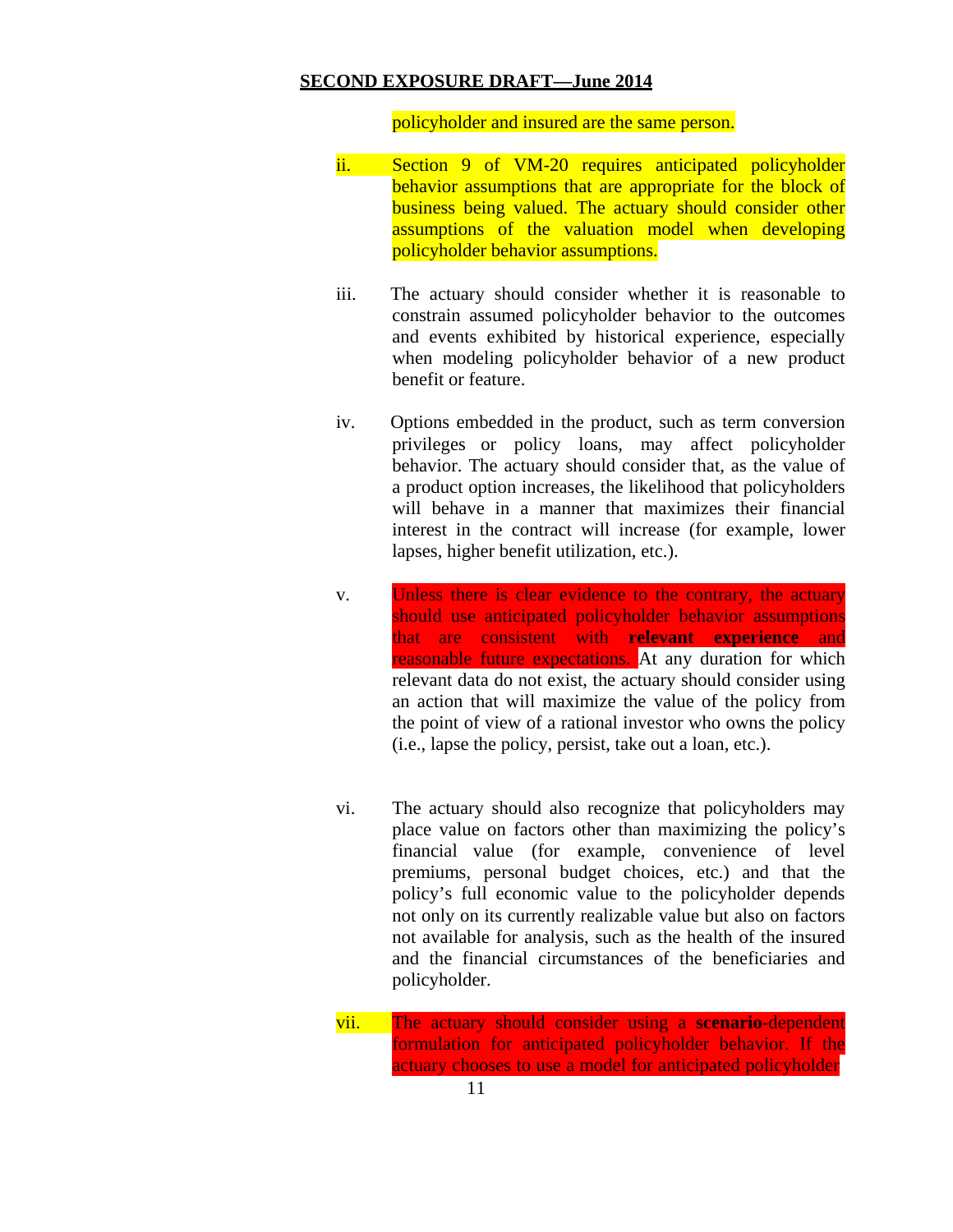behavior that is not **scenario**-dependent, the actuary should demonstrate that the use of scenario-dependent assumptions is unlikely to result in a materially higher minimum reserve. For **risk factors** that are **scenario**-dependent, the actuary should incorporate a reasonable range of future expected behavior consistent with the economic **scenarios**  and other variables in the model. In the absence of evidence to the contrary, modeling extreme behavior may not be necessary. However, the actuary should consider testing the sensitivity of results to understand the materiality of using alternate assumptions.

2) Premium Assumptions—For policies with fixed future premiums, the actuary should use an assumption that future premium payments on inforce policies will be paid in accordance with the policy provisions.

For policies with flexible premiums, the actuary, in designing assumptions about future premium payments, should consider such factors as the limitations inherent in the policy design, the amount of past funding of the policy, and the marketing of the policy. The actuary should consider using multiple premium payment pattern assumptions, for example, by subdividing the cell of business into several projection cells, each with a separate payment pattern assumption. If this is not done and consequently the cell has one average pattern, the actuary should consider using **sensitivity testing** to determine whether the estimates of reserves or risks are materially impacted by the use of such an approach.

While historical experience, when available, is often a good basis for such assumptions, the actuary should exercise care when assuming that past behavior will be indefinitely maintained. For example, market or environmental changes can make historical experience less relevant. Premium payment assumptions may also vary by interest rate **scenario**.

In setting premium assumptions, the actuary should consider the following marketing factors that may affect the level and continuation of premium payments:

- i. emphasis on death benefits;
- ii. emphasis on savings accumulation or tax advantages;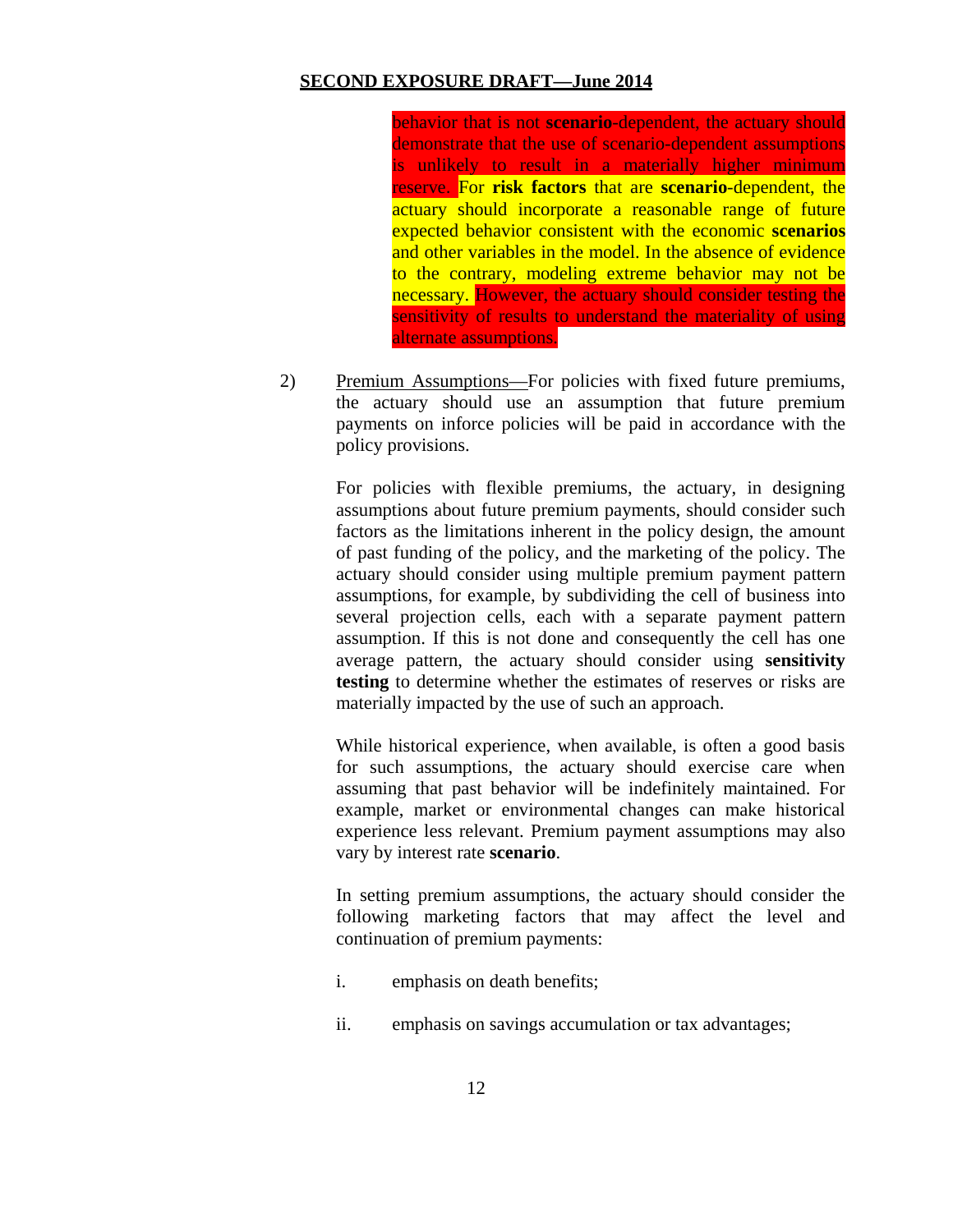- iii. emphasis on premium flexibility;
- iv. policy illustrations showing premiums for a limited period;
- v. automatic electronic payment of premiums;
- vi. bonuses for higher premiums or assets; and
- vii. other factors the actuary deems appropriate.

In selecting multiple premium patterns for modeling purposes, the actuary may consider patterns based on one or more of the following: target premium, illustrated premium, billed premium, minimum premium, or continuation of past premium levels.

The actuary should consider the level of **granularity** in setting the premium assumption. It should be granular enough, in the actuary's judgment, to adequately reflect expected experience.

- 3) Partial Withdrawal and Surrender Assumptions—The actuary should consider using a **scenario**-dependent formulation for modeling partial withdrawals and surrenders that is responsive to factors such as the projected interest rate environment, the funding level, premium increases, and benefit triggers. In setting partial withdrawal and surrender assumptions, the actuary should consider the insured's age and gender, the policy duration, and the existence of policy loans. In addition, the actuary should consider taking into account such factors as the policy's competitiveness, surrender charges, interest or persistency bonuses, taxation status, premium frequency and method of payment, and any guaranteed benefit amounts. The actuary should consider the fact that rates of surrender can decline dramatically prior to a scheduled sharp increase in surrender benefit (sometimes known as a "cliff") caused by a decrease in surrender charge, a bonus, or a maturity benefit and that rates of surrender can rise materially after such an event.
- d. Expenses—The actuary should review the expenses that have been allocated, for financial reporting purposes, in recent years to the block of policies being evaluated. The actuary should allocate expenses that are classified as "direct sales expenses" or as "taxes, licenses, and fees" to the activity creating the expense. All non-direct expenses should be allocated to the appropriate activity count (per policy, per claim, etc.) and by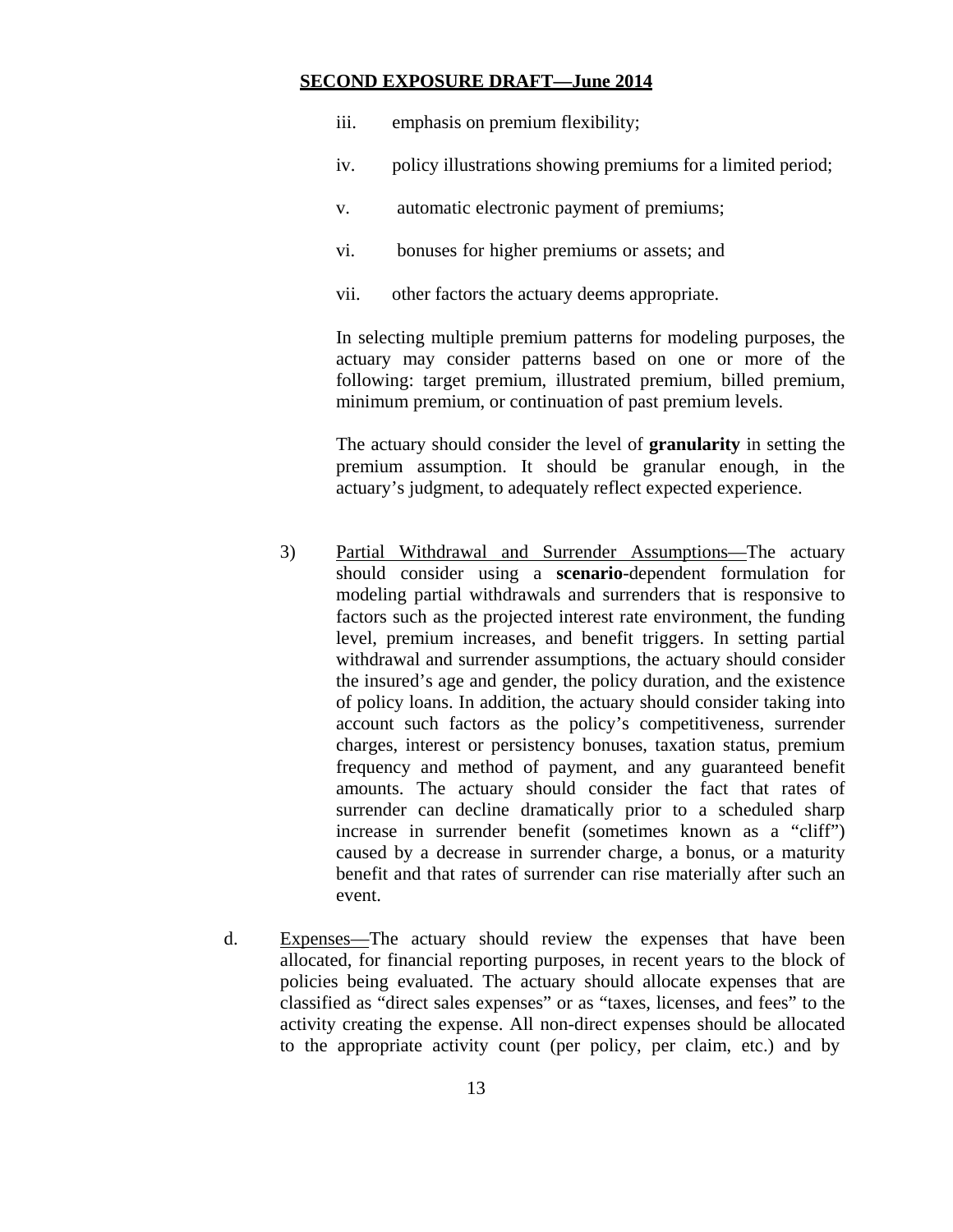duration where appropriate, using reasonable principles of expense allocation and unit costs. The actuary should use this analysis as the basis for projecting expenses in doing the reserve valuation, unless, in the actuary's professional judgment, the expense experience is not a suitable basis for projection, in which case other sources of data may be used (as set forth in section (2) below).

- 1) Expense Inflation—Section 9 of VM-20 requires expenses to reflect the impact of inflation. The actuary should appropriately adjust unit costs in the projection for the effect of inflation. Possible sources of information about inflation assumptions are published projections of the CPI or the price deflator, such as the rate selected by the Social Security Administration for its longterm intermediate projection. The actuary may also consider the assumption that future inflation rates will vary if prevailing newmoney rates change. The actuary should review the resulting projection of implied "real return" to ensure that the inflation and investment return assumptions are consistent.
- 2) Applying Recent Expense Experience—In reviewing recent experience, the actuary should assure that the expenses being allocated to the block of policies being evaluated represent all expenses associated with the block, including overhead, according to statutory accounting principles. If the recent experience on the block is not, in the actuary's professional judgment, a suitable basis for projection, the actuary may consider the use of experience on a closely similar type of policy within the company or intercompany studies.

The actuary should consider including a provision for overhead that considers holding company expenses associated with running the life insurance business (for example, rent and executive compensation) that have not been recognized in other charges to or reimbursements from the life company.

In developing expense assumptions, the actuary should include acquisition expenses and significant non-recurring expenses expected to be incurred after the **valuation date**, to the extent allocable to the business in force at the **valuation date**. The actuary should include provision for unusual future expenses that may be anticipated, such as severance costs or litigation costs.

If system development costs or other capital expenditures are amortized in the annual statement, the actuary should reflect such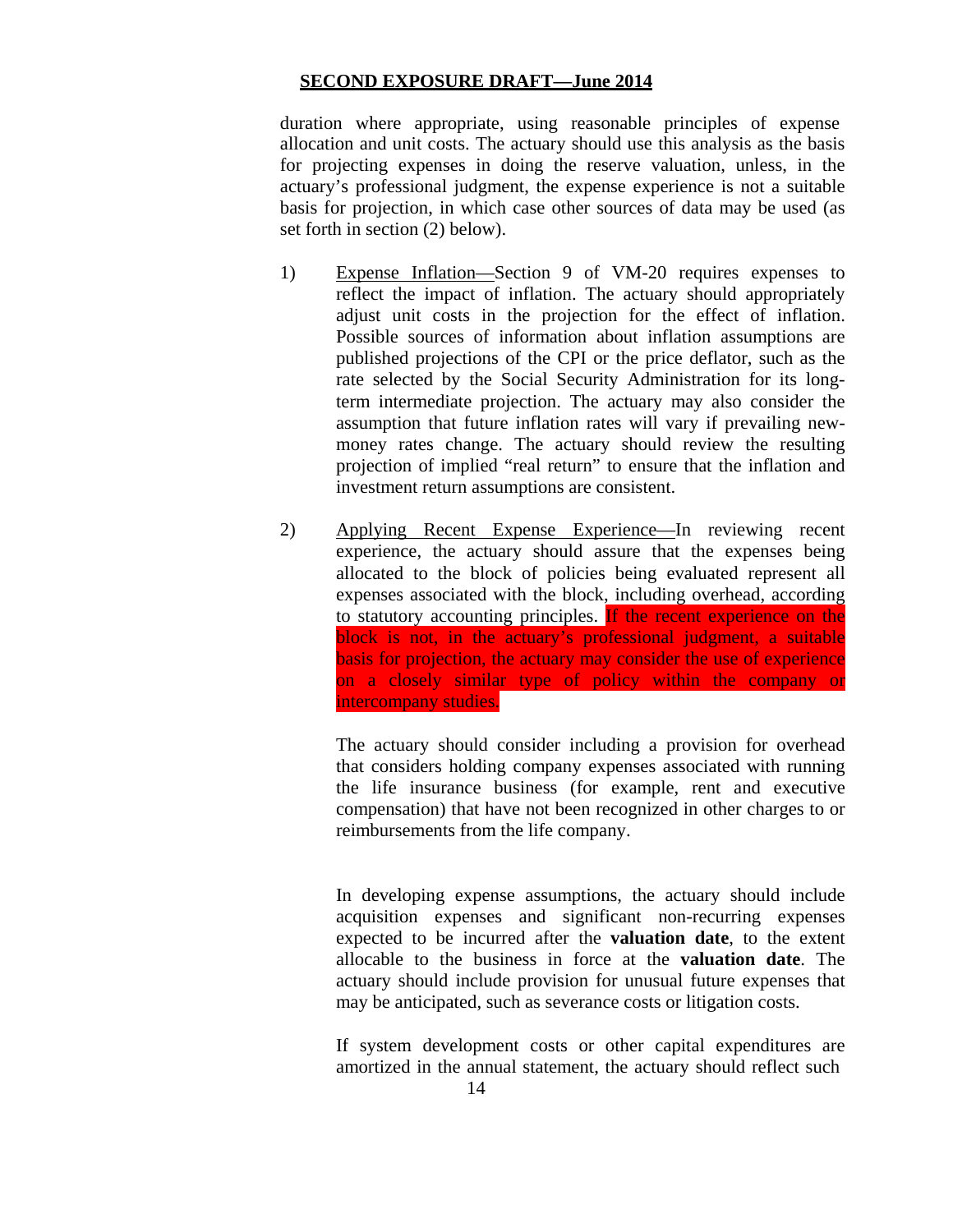duration where appropriate, using reasonable principles of expense the exposure period and were not amortized, the actuary may exclude them from the experience but should consider the possibility that similar expenditures will occur in the future.

> In projections of direct sales expenses, the actuary should consider recent changes in company practice, such as changes in commission rates that may not have been fully reflected in the experience. The actuary's projection of taxes, licenses, and fees should be based on a reasonable activity base (such as premium).

> The actuary should reflect recent changes in company practice, such as changes in staffing levels that could increase non-direct expenses in the projection. In the case of changes that are planned but not fully implemented, the actuary may consider reflecting in the projection the probability that the changes will increase future expenses.

- e. Taxes—Section 9 of VM-20 requires the company to determine reserves using models in which federal income taxes are excluded from consideration. The actuary should separately recognize any taxes that are not included in the "taxes, licenses, and fees" item, other than federal income taxes, in the projection models.
- f. Determining Assumption Margins—After the **anticipated experience assumptions** are established, the actuary should modify each assumption to include a **margin** for estimation error and moderately adverse deviation, except as indicated below. The actuary should incorporate an adequate **margin** in assumptions that are modeled dynamically (i.e., assumed to vary as a function of a stochastic assumption, such as lapse rates or nonguaranteed elements rates that vary in response to interest rates) throughout all variations.
	- 1) Mortality Margins—Section 9 of VM-20 prescribes the **margins**  that are to be added to the anticipated experience mortality assumptions but also requires the establishment of an additional **margin** if, in the actuary's professional judgment, the prescribed **margin** is inadequate. The guidance in the remainder of this section on determining assumption **margins** does not apply to the mortality assumptions.
	- 2) Establishing Margins—The actuary should establish **margins** for a particular assumption if doing so increases the **minimum reserve**. If determining the directional impact is not practical, the actuary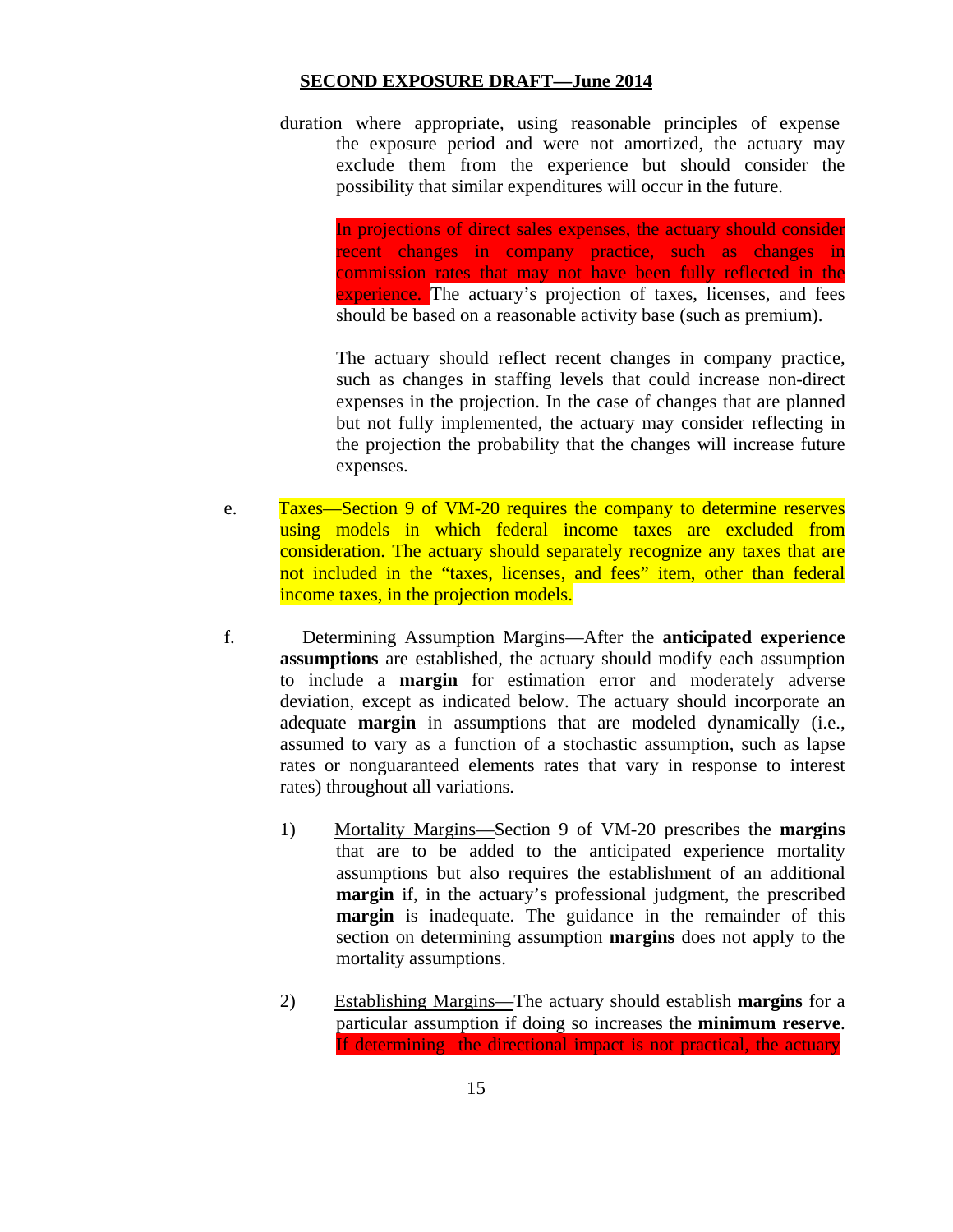duration ered not establish a **margin** for that assumption. iples of expense

The actuary need not include **margins** in assumptions for risks that are to be modeled stochastically as long as a moderately adverse proportion of the stochastically generated results is used for establishing the **stochastic reserve**.

For each assumption that includes a **margin**, the actuary should reflect the degree of risk and uncertainty in that assumption in determining the magnitude of such **margin**. When determining the degree of risk and uncertainty, the actuary should take into account the magnitude and frequency of fluctuations in **relevant experience**, if available. In doing so, the actuary should consider using statistical methods to assess the potential volatility of the assumption in setting an appropriate **margin**.

In determining the **margins** for policyholder behavior assumptions for which there is an absence of relevant and credible experience, the actuary should follow the guidance in section 9 of VM-20 of the *Valuation Manual* and consider the following:

- i. experience trends by duration where there is relevant data; and
- ii. the expectation that experience will change in the future due to policy features, economic conditions, or other factors.

According to section 9 of VM-20, the actuary does not need to consider the **margin** at every duration but should consider the impact of the resulting **margins** on the reserve in the aggregate.

The actuary should establish **margins** such that the additive impact for all assumptions is at a level that, in the actuary's professional judgment, provides for an appropriate amount of adverse deviation in the aggregate, even if the **margin** for an individual assumption does not appear adequate on a stand-alone basis (see also section below on "Overall Margins").

3) Sensitivity Testing—The actuary should consider using **sensitivity testing** to evaluate the significance of an assumption in determining the valuation results. For assumptions that are relatively insignificant, the actuary may decide to add little or no **margin** to the **anticipated experience assumption**.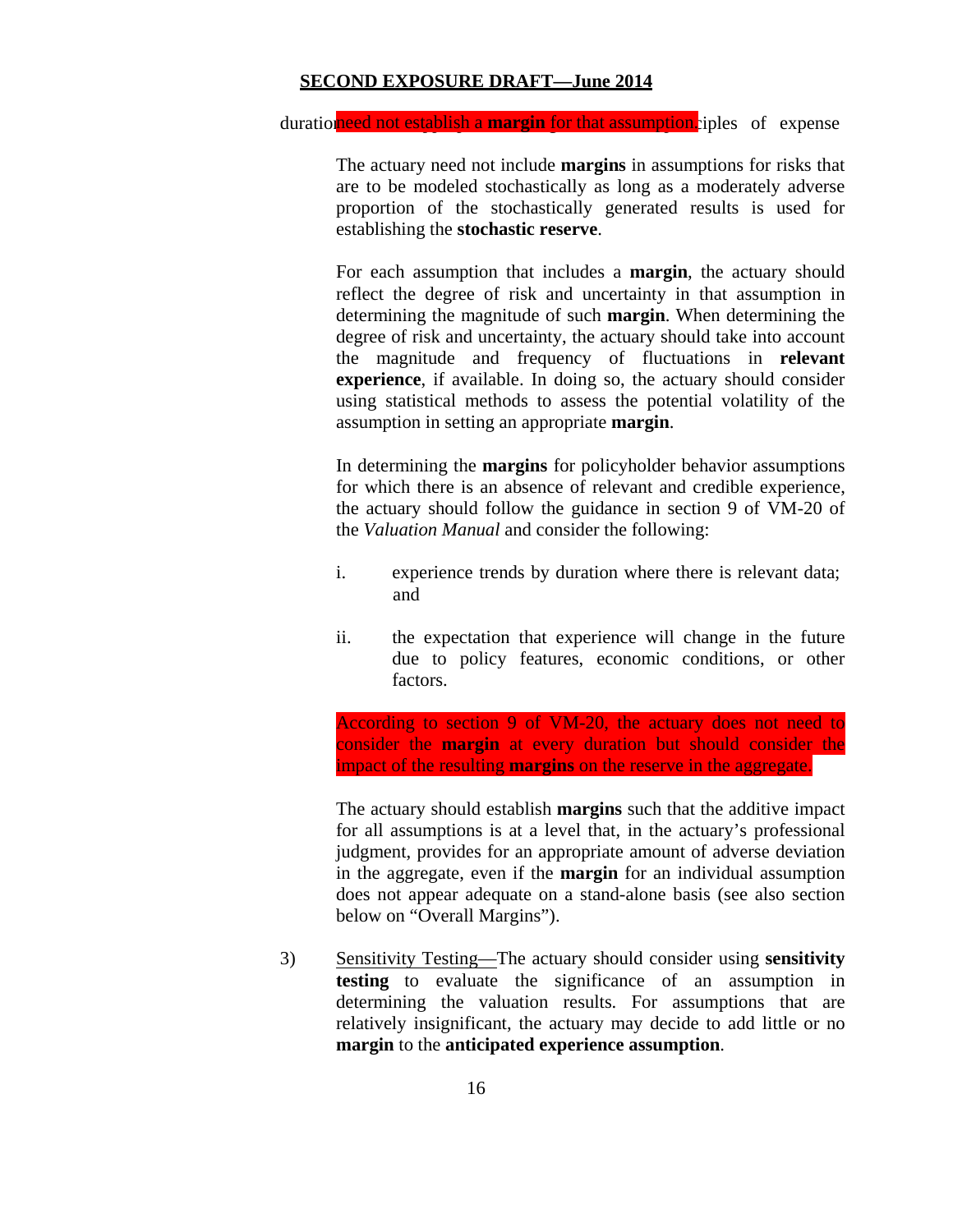duration where appropriate, using reasonable principles of expense

- 4) Overall Margins—The actuary should compare the **minimum reserves** based on **prudent estimate assumptions**  with the **minimum reserves** based on anticipated experience (**minimum reserves** without **margins**) for a group of policies. For this purpose, "group of policies" may mean a line of business, or the actuary may make the comparison on several groups of policies within a line of business. The actuary should set overall **margins** such that the **minimum reserves**  with **margins** are greater than the **minimum reserves** without **margins** by an amount that is consistent with the risk on the group of policies and the regulatory requirements for reserves. In evaluating consistency, the actuary may, for example, relate overall **margins** to a percentage of the present value of risk capital requirements on the group of policies, consider the conditional tail expectation level implied by the **minimum reserves** based on **prudent estimate assumptions**, or consider historical variations in experience.
- 5) Adjusting Reserves—The actuary should increase the **minimum reserve** if, in the actuary's professional judgment, the difference between **minimum reserves** with and without **margins** is inadequate. This may be accomplished by changing the assumption **margins** or by adjusting the total **minimum reserves** for the group of policies and using a reasonable method to allocate the difference to individual policies.
- 3.5 Reinsurance—This section applies to reserves for policies ceded or assumed under the terms of a reinsurance agreement. The terms "reinsurance" and "reinsurer" include retrocession and retrocessionaire, respectively.

## 3.5.1 Stochastic and Deterministic Reserves Under Reinsurance—According to section

8 of VM-20, the **deterministic reserves** and **stochastic reserves** shall be based on assumptions and models that project cash flows that are net of reinsurance ceded. Thus, the actuary should use cash flows that reflect the effects of reinsurance assumed and ceded when calculating **stochastic reserves** and **deterministic reserves**.

The actuary should not calculate the **stochastic reserve** or **deterministic reserve** by deducting a formulaic reinsurance credit (such as the Statement of Statutory Accounting Principles No. 61 reserve credit) from a **stochastic**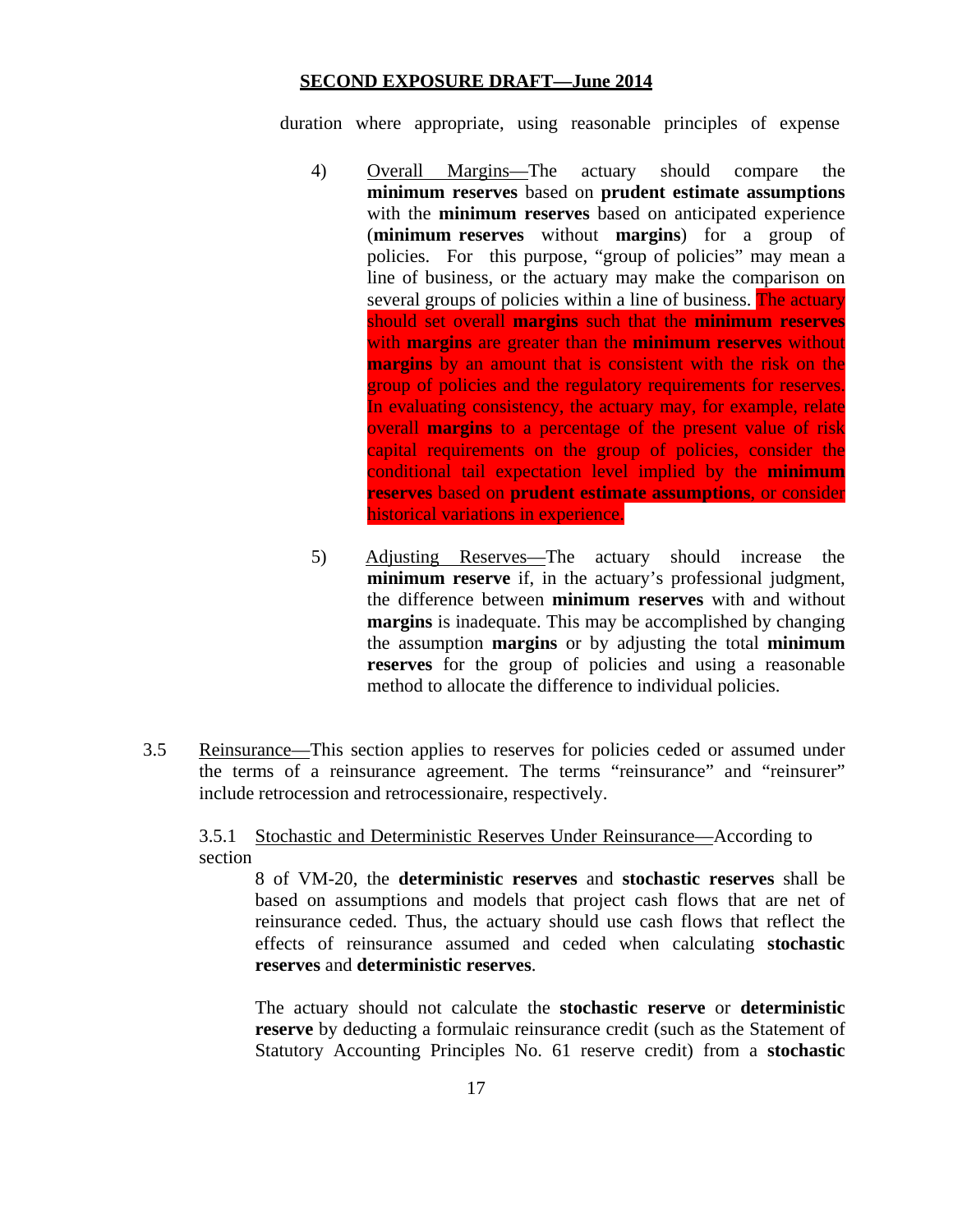cash ufation avhelis cuaspolo priate, ctioning 5.5.2 as belable unless plebe actuary ensem**reserve** or **deterministic reserve** that is based on hypothetical pre-reinsurance reasonably assume that such a procedure would produce a reserve that does not materially differ from a directly calculated **stochastic reserve** or **deterministic reserve**.

3.5.2 Pre-Reinsurance-Ceded Minimum Reserve—Section 8 of VM-20 requires a prereinsurance-ceded **minimum reserve**, if needed, to "…be calculated pursuant to the requirements of this *Valuation Manual* VM-20, using methods and assumptions consistent with those used in calculating the **minimum reserve**, but excluding the effect of ceded reinsurance," using assumptions that "…represent company experience in the absence of reinsurance, for example assuming that the business was managed in a manner consistent with the manner that retained business is managed." Determining the **minimum reserve** requires the calculation on a pre-reinsurance-ceded basis of all necessary reserve components, which may include a **net premium reserve**, a **deterministic reserve**, a **stochastic reserve**, and the application of any exclusion tests. In arriving at the assumptions for use in the **cash flow model** required for **deterministic reserve** and **stochastic reserve**  calculations, the actuary should consider using assumptions for the ceded business that are consistent with those used for retained business of the same kind (reflecting any known differences, such as differences in average policy size).

The calculation of pre-reinsurance-ceded **minimum reserves** requires an estimate of the investment return earned on ceded assets. Possible methods for estimating this hypothetical investment return include the following:

- a. basing the estimate on the investment return on assets available at the time the cash flows were ceded;
- b. assuming the estimate is equal to the investment return used for retained policies of the same kind; and
- c. assuming the estimate is equal to the investment return on a pro rata slice of the assets of the reinsurer that back the ceded reserve.
- 3.5.3 Reserve Credit—According to section 8 of VM-20, the reserve credit is the difference between the pre-reinsurance-ceded **minimum reserve** and the postreinsurance-ceded **minimum reserve**. The actuary should apply the exclusion criteria and formulas of section 2 of VM-20 separately for each of these **minimum reserves** and should apply the guidance of this standard to calculate any needed **stochastic reserve** or **deterministic reserve** component. The actuary should be aware that the reserve credit might not be the difference between the pre- and post-reinsurance-ceded versions of the same reserve component; for example, the reserve credit could be the pre-reinsurance-ceded **stochastic reserve**  less the post-reinsurance-ceded **deterministic reserve**.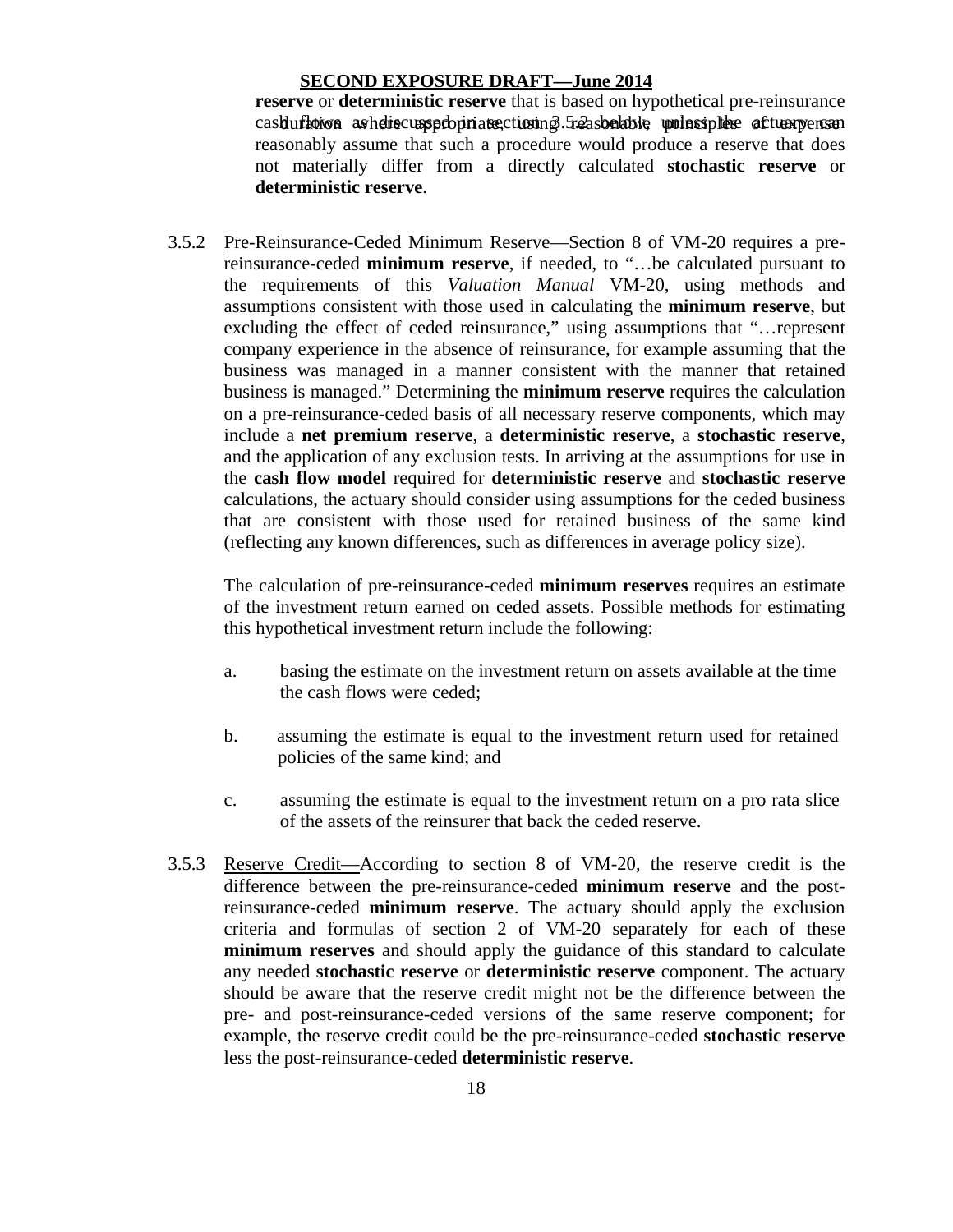3.5.4 Recognition in Reinsurance Cash Flows reasonable to ministic Reservenser Stochastic Reserve—VM-20 requires the calculation of the **deterministic reserve**  or **stochastic reserve** to use assumptions and **margins** that are appropriate for each company involved in a reinsurance agreement. The two parties to the agreement are not required to use the same assumptions and **margins** for the reinsured policies.

The actuary should choose assumptions for projecting cash flows for assumed reinsurance and for ceded reinsurance that consider all aspects of applicable reinsurance agreements, including all elements of the agreements that the assuming company can change (such as changes to the current scale of reinsurance premiums and changes to expense allowances) and all actions either party may take that could affect the reinsurance cash flows (such as changes by the ceding company in non-guaranteed elements or the recapture of ceded policies). The actuary should consider whether such changes depend on the economic **scenario** being modeled.

- a. In modeling nonguaranteed elements, the actuary may consider any limits placed upon the reinsurer's ability to change the terms of the treaty, including the presence or absence of guarantees of reinsurance premiums and allowances; known actions of the ceding company, such as changes in dividend scales; known past practices of reinsurers in general and the assuming reinsurer in particular regarding the changing of such terms; and the ability of the ceding company to modify the terms of the reinsured policies in response to changes in the reinsurance agreement.
- b. The actuary should consider any actions that have been taken or appear likely to be taken by the ceding company, or direct writer, if different, that could affect the expected mortality or other experience of assumed policies. Examples of such actions include internal replacement programs and table-shave programs.
- c. The actuary should choose assumptions and **margins** assuming that all parties to a reinsurance agreement are knowledgeable of the terms of the reinsurance agreement and will exercise options to their advantage, taking into account the context of the agreement in the entire economic relationship between the parties.
- d. In applying the considerations in paragraphs a, b, and c above, the actuary should take into account the impact of the economic conditions inherent in the **scenario** being modeled.
- e. Section 8 of VM-20 requires the use of stochastic modeling or analysis "to the extent that a single deterministic valuation assumption for **risk factors**  associated with certain provisions of reinsurance agreements will not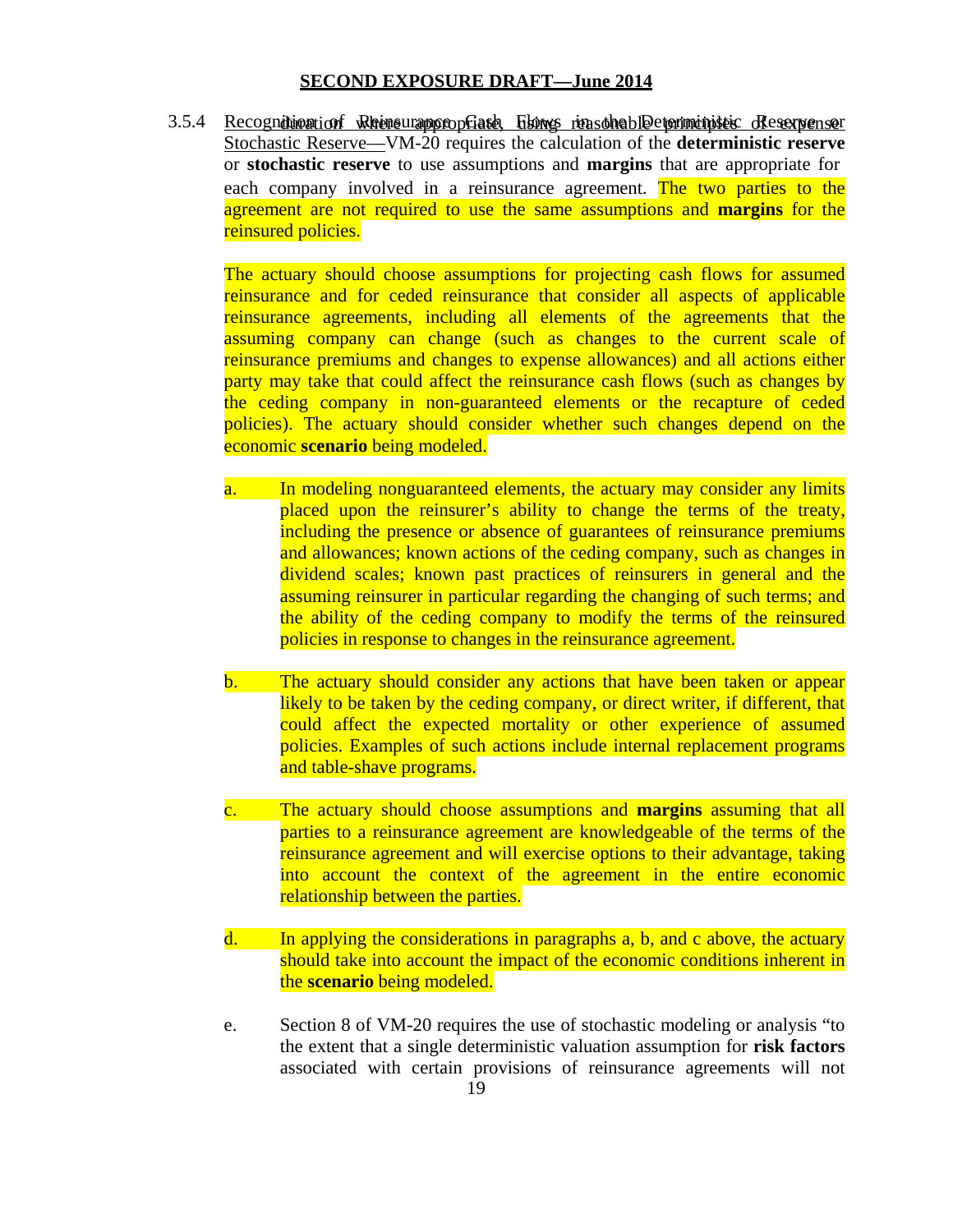identifies stop-loss preinsurate, cusing nexample of principles roofsion per le adequately capture the risk." A Guidance Note in section 8 of VM-20 actuary should consider the distribution of claims for the coverage provided under the provisions of the reinsurance agreement to determine whether and to what extent a single deterministic valuation assumption adequately captures the risk.

Stochastic modeling of **risk factors** for which a single deterministic valuation assumption is inadequate may be introduced directly in the **cash flow model**, or a separate stochastic analysis outside the model may be performed. In deciding between these approaches, the actuary should consider the degree to which a separate stochastic analysis of **risk factors**  should interact with the variables in the **cash flow model**. When there is a high degree of interaction, the actuary should consider incorporating the analysis directly into the **cash flow model**. In setting **margins** for such **risk factors**, the actuary should take into account any **margins** created by the stochastic modeling method (such as the **margin** created by a conditional tail expectation method). If the **risk factor** is subject to significant fluctuation, the actuary should consider using a stochastic modeling method that provides an adequate **margin**.

- 3.5.5 Margin for Risk of Default by a Counterparty—Section 8 of VM-20 requires the company to establish a **margin** for the risk of default if the company has knowledge that a counterparty is financially impaired. In the absence of such knowledge (or if the impact on cash flows is insignificant) no such **margin** is required. In determining whether the company has knowledge of such impairment of a counterparty, and in determining the risk margin for counterparty default if one is needed, the actuary may rely upon information provided by appropriate persons employed or retained by the company.
- 3.5.6 Reinsurance Agreements that Do Not Qualify for Credit for Reinsurance— Section 8 of VM-20 states, "If a reinsurance agreement or amendment does not qualify for credit for reinsurance, but treating the reinsurance agreement or amendment as if it did so qualify would result in a reduction to the company's surplus, then the company shall increase the **minimum reserve** by the absolute value of such reductions in surplus." The impact on surplus may be ascertained by calculating the **minimum reserve** with and without reflection of the nonqualifying reinsurance agreement or amendment. If the actuary concludes that such calculations are unnecessary, the actuary should document the testing and logic leading to that conclusion.
- 3.5.7 Assets Held by the Counterparty or Another Party—If, under the terms of the reinsurance agreement, some of the assets supporting the reserve are held by the counterparty or another party, the actuary should determine whether such assets should be modeled to properly determine discount rates or projected cash flows. If the actuary concludes that modeling is unnecessary, the actuary should document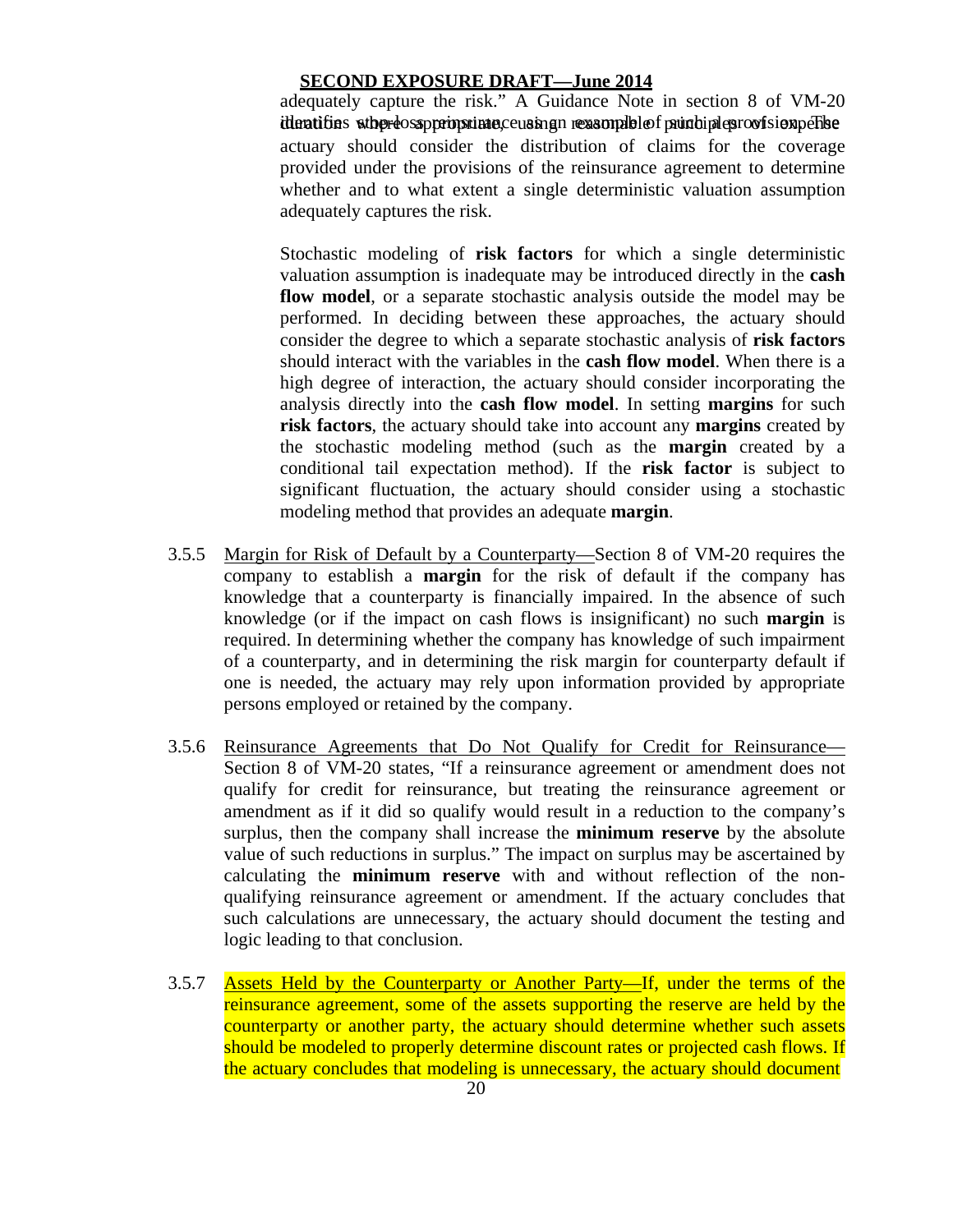the testing and logic leading to that conclusion easonable principles of expense

- 3.6 Reliance on Data or Other Information Supplied by Others—When relying on data or other information supplied by others, the actuary should refer to ASOP No. 23 and ASOP No. 41, *Actuarial Communications*, for guidance. In addition, where the actuary relies on others for data, assumptions, projections, or analysis in determining the **principle-based reserves**, the actuary should comply with specific requirements of the *Valuation Manual*.
- 3.7 Documentation—The actuary should create records and other appropriate documentation supporting the valuation. To the extent practicable, the actuary should take reasonable steps to support the retention of this documentation for a reasonable period of time (and no less than the length of time necessary to comply with any statutory, regulatory, or other requirements). The actuary need not retain the documentation personally; for example, the actuary's employer may retain it.

Section 2 of VM-31 states, "The PBR actuarial report must include documentation and disclosure sufficient for another actuary qualified in the same practice area to evaluate the work." The actuary should include the rationale for all significant decisions made and information used by the insurer in complying with the **minimum reserve** requirements and in compliance with the minimum documentation and reporting requirements set forth in the *Valuation Manual* with respect to the PBR actuarial report.

Section 2 of VM-31 further requires the insurer to retain on file for at least seven years from the date of filing sufficient documentation so that it will be possible to determine the procedures followed, the analyses performed, the bases for assumptions, and the results obtained in a **principle-based valuation**. It also requires the insurer to submit a PBR actuarial report to a commissioner upon request.

#### Section 4. Communications and Disclosures

4.1 Actuarial Communications—When issuing actuarial communications under this standard, the actuary should refer to ASOP Nos. 23 and 41. In addition, the actuary should refer to ASOP No. 21, *Responding to or Assisting Auditors or Examiners in Connection with Financial Statements for All Practice Areas*, where applicable.

The actuary should be aware of the requirements of VM-31.

4.2 Actuarial Report—The actuarial report is prepared under the direction of, and signed by, one or more qualified actuaries, as required by VM-31. Section 3 of VM-31 prescribes the content of this report and other requirements.

Where applicable, the actuary should disclose the following items in the actuarial report as discussed in further detail in section 3: